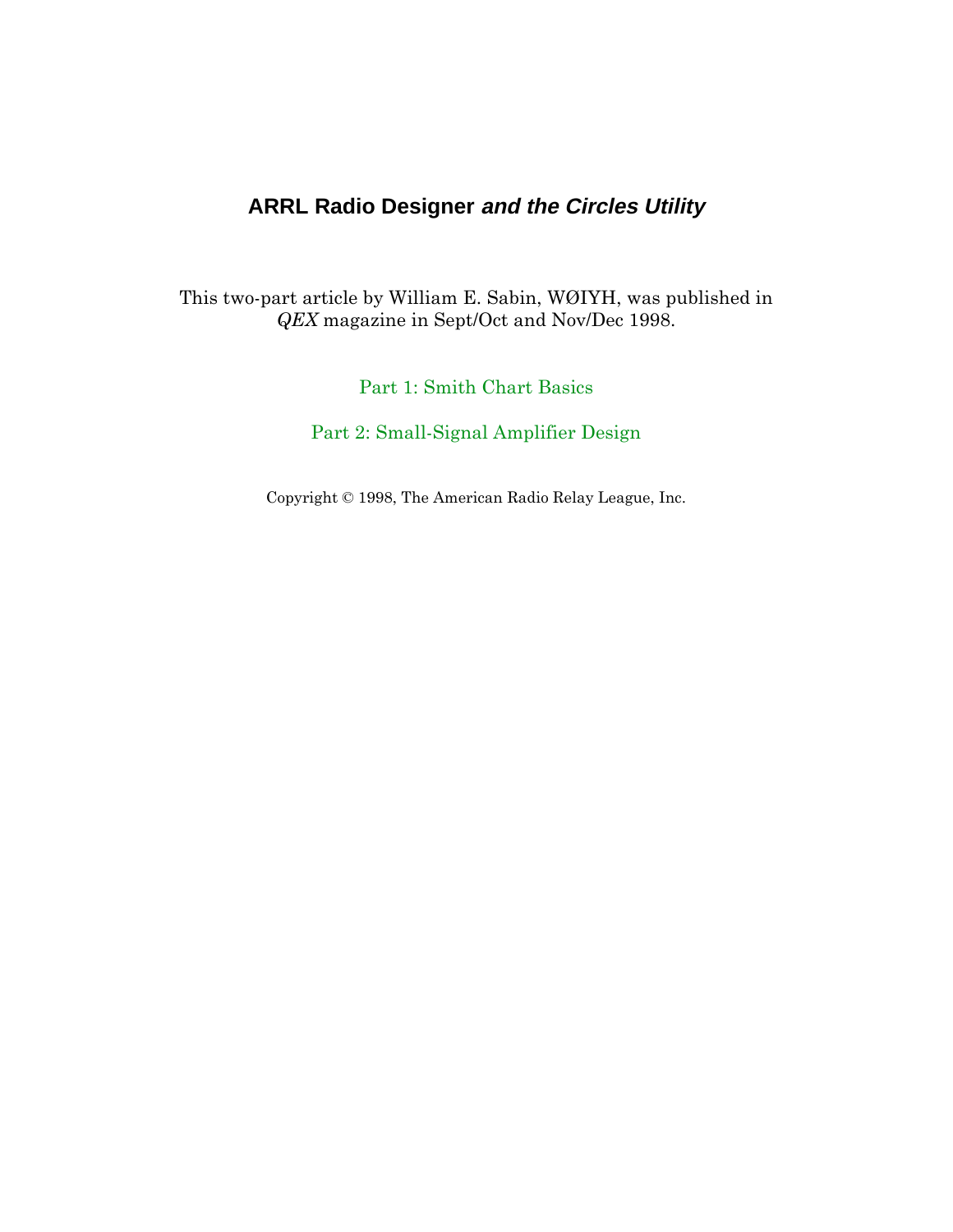## <span id="page-1-0"></span>*ARRL Radio Designer and the Circles Utility Part 1: Smith Chart Basics*

*The Smith Chart is a venerable tool for graphic solution of RCL and transmission-line networks. The Circles Utility of ARRL's Radio Designer software provides an "electronic" Smith Chart that is very useful. For those unfamiliar with the Circles Utility, we begin by exploring basic concepts and techniques of matching-network design.*

## By William E. Sabin, WØIYH

**O**ne of the interesting and<br> *Radio Designer* program is the<br>
Circles IItility This two-part article useful features of the ARRL Circles Utility. This two-part article will look at some of the ways of using Circles. A brief overview of basic principles will be followed by some "walkthrough" examples that can be used as "templates" or guidance for future reference. The Circles Utility can do the following things:

•Perform Smith Chart operations to design and analyze transmission-line networks and LCR impedance-matching networks. Part 1 of this article deals with these topics.

• Using the Smith Chart, perform

gain-circle operations that are widely used in active-circuit design, especially amplifiers, using S-parameter equations. Input- and output-matching networks can be evaluated. The stability of an active circuit can be evaluated by plotting stability circles. Noise-figure circles (circles of constant noise-figure values) can be plotted. Figures of merit are calculated. We can perform plots of certain quantities over a frequency range. The result is a visual estimate of the performance of the circuit. Part 2 of this article will deal with this.

### **Smith** C**hart Basics**

It is a good idea to bring up the Circles Utility and perform the following operations as you read about them.

First, to enable Circles, we must enter and Analyze (key F10) a circuit listing of a two-port network as exem-

plified in Fig 1A, a resonant filter circuit that is also an impedance-matching network. The schematic is shown in Fig 1B. Start with the list in Fig 1A, and modify it later as required. I assume the reader already knows how to use the Report Editor to get XY rectangular plots, tables and polar plots versus frequency of such things as MS11, MS21 etc, and how to set the Terminations. An Optimization of the circuit is also performed.

Fig 2A shows how various lines of constant resistance and constant reactance are plotted on the Smith Chart, using the Circles Control Window (we will henceforth call it CCW). The various entries that we type into the CCW text window are just as shown (the " = " is optional and a "space" can be used instead). In particular, pure reactances can only exist on the outer circle of the chart; to move inside, some

<sup>1400</sup> Harold Dr SE Cedar Rapids, IA 52403 e-mail **sabinw@mwci.net**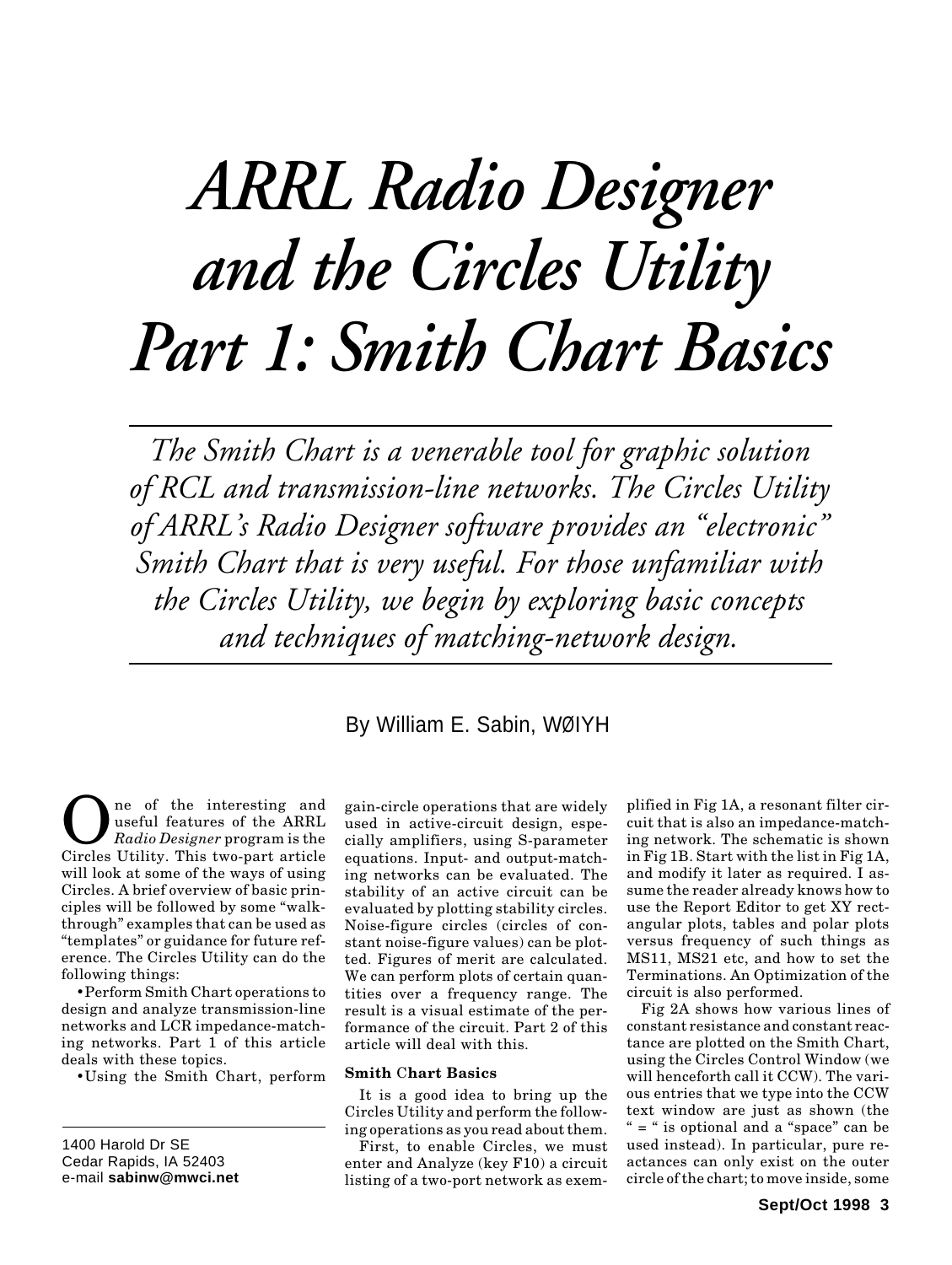resistance must be added. Positive reactance (+X, inductance) is in the upper half, negative reactance (–X, capacitance) in the lower half. High resistance (R, low conductance  $G = 1/R$ ) is toward the right.

You can also create an R or X circle at some specific location. Type "R" or "X" in the CCW, Execute, then place the cursor at the desired location and press the left mouse button. This creates an R or X circle and a label with some specific value.

To remove a single error in an entry, type "DEL" into the CCW, then Execute. To delete two entries, type "DEL 2," and so forth. To get the best accuracy in all of the various operations, click on Settings/Display/Graphics/Line Width and set the line width to "1," the narrowest line.

Fig 2B shows how various lines of constant-conductance and constant-susceptance values are plotted. This chart is a left-to-right and top-to-bottom reverse image of Fig 2A. Positive susceptance (+B, capacitance) is below and negative susceptance (–B, inductance) above the horizontal axis. Both charts always show inductance above the axis and capacitance below the axis. High conductance (G, low resistance,  $R = 1/G$  is toward the left.

G and B circles at some cursor location are created by typing "G" or "B," Execute, then place the cursor at the desired location and press the left mouse button.

The Circles Smith Chart is a YZ chart, which means that Figs 2A and 2B and all four of the quantities shown there can be plotted simultaneously on the same chart in two different colors. The term "Z" refers to R and X in *series* and the term "Y" refers to G and B in *parallel.* It's important to keep this distinction in mind, especially when switching between the two. This YZ capability is a powerful feature that we will use often. Also, the Z chart is "normalized" to  $1 \Omega$  at the origin. To normalize a 50  $\Omega$  system, divide all actual R and  $\pm X$  input values by 50. For other values of  $Z_0$ , such as 52  $\Omega$ , 450  $\Omega$  etc, use  $Z_0$  as a scaling factor. The Y chart is normalized to 1 S (Siemens =  $1 / \Omega$ ) at the origin. For a 0.02 S  $(1/(50 \Omega))$  system, multiply actual G and  $\pm$ B values by 50, or whatever  $Z_0$  is correct. It is very desirable to have a calculator available to normalize values; the computations are no problem once you get the "hang of it." In the interest of simplicity, it is best (at least at the beginning) to use resistive (not complex) values of  $Z_0$ . For a transmission line, a resistive  $Z_0$  means a line with no attenuation (loss).

Fig 2C shows various values of V (SWR) circles, entered as shown. At any point on a particular V circle, a value of RHO, the reflection coefficient, can also be found. For example, at the intersection of  $R = 1$  and  $V = 8$ , the reflection coefficient is 0.77 at 39.17° (angle measured counterclockwise from the horizontal axis). To find this RHO, we use the following procedure:

• Enter the word "RHO" into the CCW and click the Execute button.

• Place the cursor at the intersection of  $V = 8$  and  $R = 1$ .

• Press "M" on the keyboard.

• This places a mark at this location and also puts the complex (magnitude and angle) value of RHO in the CCW.

The following equations give the relationships involved in the RHO and V operations:

$$
RHO = \frac{(R + jX) - Z_0}{(R + jX) + Z_0}
$$
 (Eq 1)

where R, X and  $Z_0$  are normalized to 1.0 as discussed previously and

$$
V = \frac{1 + |RHO|}{1 - |RHO|} ; |RHO| = \frac{V - 1}{V + 1}
$$
 (Eq 2)

where the vertical bars "| |" denote "magnitude." From this equation we see that a V circle is also a circle of constant |RHO|, so the V circle is also called a "constant-reflection" circle. Also of considerable interest is the return loss

$$
RL(\text{dB}) = -20 \cdot \log |RHO| = -20 \cdot \log \left(\frac{V-1}{V+1}\right) \text{dB}
$$
 (Eq 3)

Return loss is a very sensitive measure of impedance match that is widely used in test equipment, such as network analyzers. This term means "what fraction of the power that is sent toward the load returns to the generator?" In *Radio Designer*, RL (dB) is the same as MS11 (dB) and MS22 (dB) at the input and output, respectively, of a two-port network. The values of RHO and V can be found for any combination of R and X or G and B, using the cursor method as described.

The Smith Chart is basically a reflection-coefficient (RHO) chart. The distance from the center to the outer circle corresponds to  $|RHO| = 1.0$ , which is defined as "complete" reflection of a wave, which corresponds to a short-circuit load  $(R = 0)$ , an open-circuit load  $(G = 0)$  or a purely reactive load. The chart then assigns the R, X, G and B values in terms of the corresponding complex values of RHO according to the equation

$$
Z = Z_0 \cdot \frac{1 + RHO}{1 - RHO}; \quad Y = \frac{1}{Z}; \quad \text{RHO and } Z_0 \text{ possibly complex} \quad (\text{Eq 4})
$$

The method described for RHO, steps 1, 2, 3 and 4, can be



\* Smith chart example

BLK

IND 1 2 L=?1.94198UH? Q=250 F=7.15MHz CAP 2 0 C=?860.327PF? Q=10000 F=7.15MHz IND 2 3 L=?1.83567UH? Q=250 F=7.15MHz TUNER:2POR 1 3

### END FREQ

STEP 7.0MHZ 7.35MHZ 10 KHZ END **(B)**

### **OPT**

TUNER R1=50 Z2=5 –50 MS11 F=7.15MHZ MS11= –50

END

- \* Comments:
- \* Set output load in Report Editor to 5 j50 ohms
- Set generator in Report Editor to 50 ohms
- Plot MS11 and MS21

**Fig 1—A is a circuit listing for an example two-port network for Smith Chart analysis. B is a schematic of the circuit.**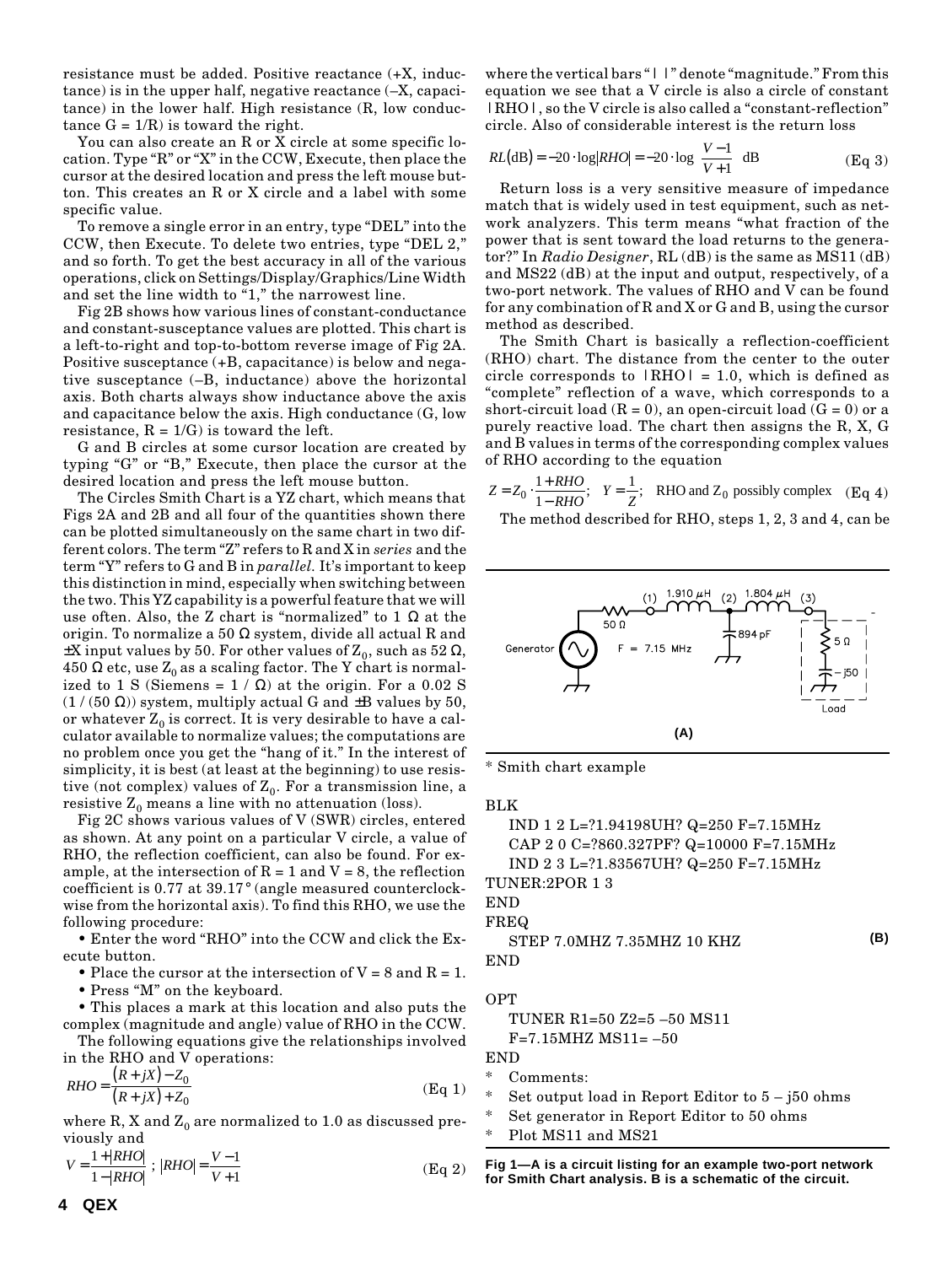used to find values of Z and Y at some location. Type "Y" or "Z" in the CCW, then Execute, place the cursor at a location and press the "M" key. A marker appears on the chart and the R and X, or G and B, values appear in the CCW. If a marker is not wanted, press the left mouse button instead. This operation suggests an easy way to transform a series  $R_s$ and  $X_S$  to a parallel  $R_P$  and  $X_P$  because  $R_P = 1/G$  and  $X_P = 1/G$  at any soloted location; Working this bockward, we –1 / B at any selected location. Working this backward, we can change parallel  $R_P$  to  $G (= 1 / R_P)$  and  $X_P$  to  $B (= -1 / X_P)$ , then to  $R_S$  and  $X_S$  by doing the Y to Z change.

To place a marker at a specific value of  $Z = R + jX$  (or Y  $= G + iB$ ) do the following:

• Create the appropriate R (or G) circle and an X (or B) circle, as previously described.

• Place the cursor exactly at the intersection and remove your hand from the mouse.

• Delete the two circles ("DEL 2") if you do not want them to show.

• Press the "M" key. This places a marker at the Z (or Y) location.

Fig 2D shows arcs of constant Q values. Any values of R and  $+X$  that lie on the  $Q = +2$  line correspond to  $X/R = Q$  $= 2$ : for example, the intersection of the R  $= 1.5$  circle and the  $X = +3$  circle. For capacitive values of X,  $-Q$  is plotted



**Fig 2—A shows Smith X Chart circles of constant resistance, R, and reactance, X. Positive X is above the horizontal axis. B shows Smith Y Chart circles of constant conductance, G, and susceptance, B. Positive B is below the axis. C shows Smith Chart circles of constant SWR (V) and an example of a reflection-coefficient, RHO, location. D shows Smith Chart arcs of constant Q. Positive values of Q apply to inductive reactance or susceptance. Negative values of Q apply to capacitive reactance or susceptance.**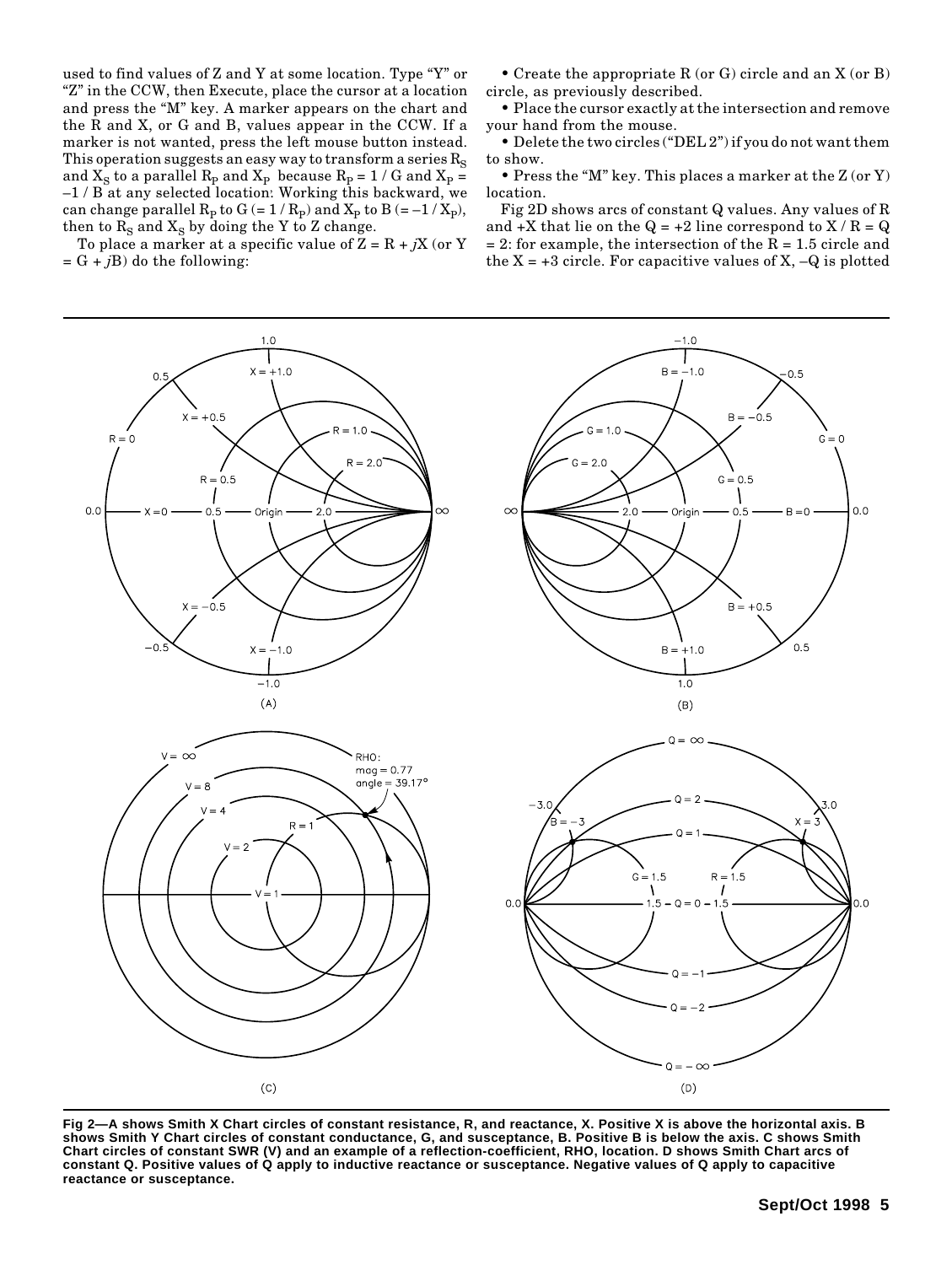below the horizontal axis. The intersection of  $B = -3$  and  $G = 1.5$  is also at  $Q = B / G = 2$ . Q lines are useful in certain applications that are discussed in Part 2 of this article.

The CCW contents and the complete circle that we create can be saved to disk by typing the SPLT command in the CCW. A name for the file is requested. This same file can be recalled from disk by using the RPLT command. The name of the file is requested.

### **Navigating the Chart**

An important topic in Circles operations concerns the ways that we modify the Z, Y, R, X, G and B quantities from one chart location to another. Fig 3A shows an initial value of Z at one location. We want to change Z to any of the values Z1 through Z5. The value of  $Z = R + jX$  is at the junction of the  $R = 0.18$  circle and the  $+X = 0.26$ circle, where +X is inductive. The following rules are observed in Fig 3A:

The impedance, Z, is at the junction of a constant-R circle and a constant-X circle. To increase X (make the inductive reactance, therefore the inductance, larger), move clockwise along the R1 circle to point Z1. The change in reactance is  $0.91 - 0.26 =$ +0.65. (Inductive reactance increases in the clockwise direction.)

The Circles Utility has another option, called DX, which works as follows:

• Enter a frequency in the CCW, for example  $FREG = 7.15E6$ , then Execute.

• Type DX into the CCW, then Execute.

• Place the cursor *first* at Z and press the left button.

• Move the cursor to Z1 and press the left button again.

• The CCW displays the value of inductance,  $L = DX / (2 \pi FREQ)$ , that produces the change of reactance from Z to Z1 at the FREQ that was entered.

Instead of moving to Z1, we can move from Z to Z2 along the R1 circle. This is a capacitive reactance of value –0.66. (Capacitive reactance increases —C decreases—in the counterclockwise direction.) The DX option now gives the needed value of capacitance, provided that we place the cursor first at Z, then at Z2. We can also move from Z1 to Z2 for a reactance change of –1.31.

To increase the value of R, from locations Z, Z1 or Z2, move counterclockwise along a line of constant X, as shown, if X is positive (above the horizontal axis). If X is negative, the motion is clockwise. The proper directions to reduce R are obvious in Fig 3A.

Having arrived at Z3, Z4 or Z5, the preceding operations can be repeated, and in this manner we can travel around the chart.

Fig 3B shows the travels for the Y chart. The rules are nearly the same as for the Z chart, and the directions are as shown. The differences are:

• Inductive susceptance increases (inductance decreases) in the counterclockwise direction along a line of constant conductance.

• Capacitive susceptance increases (capacitance increases) in a clockwise direction along a line of constant conductance.

• Conductance (G) increases in a clockwise direction along a B line for B less than zero (above the horizontal axis) and counterclockwise along a B line for B greater than zero (below the horizontal axis).

The next task is to move back and forth between the Z chart and the Y chart, using these steps:

• Starting at some Z point, move Z to Z1 (Fig 3A). Then, using the CCW, find the value of Y1 at this point.

• Then move Y1 to Y2 (Fig 3B).

• Find the value of Z2 at Y2 and then move Z2 to Z3, and so forth until the target is reached.

Many impedance-matching problems start at a load impedance somewhat removed from the center of the chart and work toward the chart center,  $R = 1$ ,  $X = 0$  or  $G = 1$ ,  $B = 0$ . (We assume that the chart center is the impedance that the generator wants to "see." This process models adjustment of an antenna tuner. The target impedance need not be at the chart center. For example, if  $Z = 1.1 + j0.05$ or its complex conjugate, place a Z marker there and make that the target. It's equally possible to place the load at or near the chart center and the generator farther out. In that case, we start at the center and work out toward the generator. When we do this reversal of direction, a series inductor



**Fig 3—A shows directions of travel on a Z chart for X and R changes by adding or subtracting series XL, XC or R. B shows directions of travel on a Y chart for B changes by adding or subtracting shunt BL or BC.**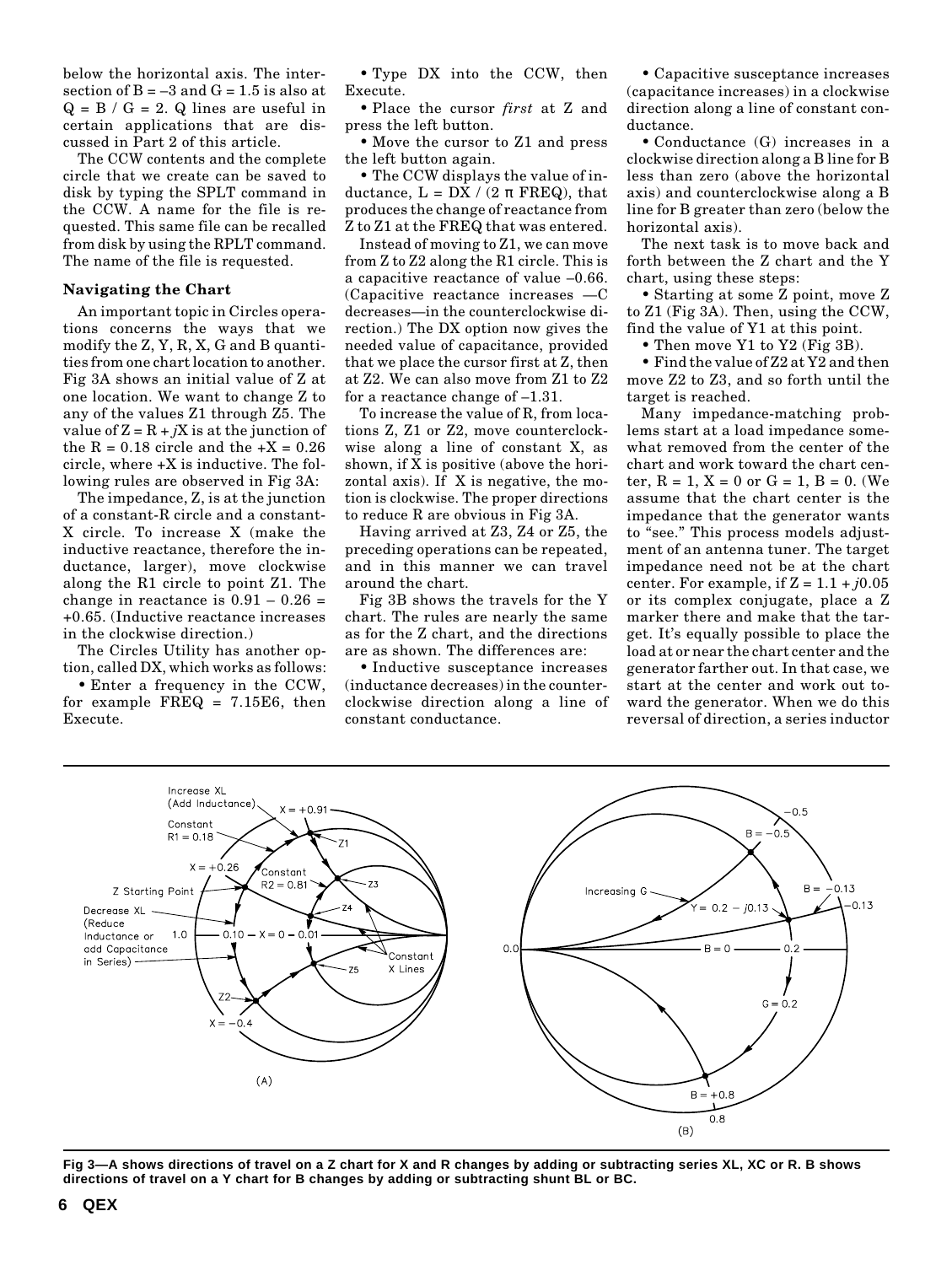becomes a series capacitor, and a shunt inductance becomes a shunt capacitance, and so forth.

For example, a 50  $\Omega$  load is to be transformed to some complex impedance that a transistor collector (the generator) wants to "see." Similarly (a little more difficult to visualize but very important) a transistor *input* looks backward toward a transformed  $50 \Omega$  (the load that the transistor input sees, looking back). In order to avoid confusion and errors the rule is: Start at the load, wherever it is, and work toward the generator, wherever it is.

The changing of impedance using transmission lines and stubs is covered by three additional Circles functions as follows:

DT finds the electrical length (in degrees) and characteristic impedance  $[Z_0(n)$  when normalized to 1.0,  $Z_0(u)$  for a 50  $\Omega$  line] of a transmission line that transforms impedance Z1 to Z2. Z1 and Z2 can lie on the same V (SWR) circle as shown in Fig 4A, or they may be on different V circles. Use the following approach for the first option: on the same V circle:

• Draw the V circle

- Locate Z1 and Z2 on the V circle
- Type DT in the CCW, then Execute

• Place cursor at Z1 and click left button, then place cursor at Z2 and click left button again. The clockwise electrical angle is measured. Alternatively, do Z2 first then Z1, in which case the angle is measured clockwise from Z2 to Z1. The complete circle is 180° electrical length.

The information appears in the CCW text window. The physical length is:

$$
(\text{meters}) = \frac{(\text{degrees}) \cdot (\text{velocity factor}) \cdot 0.833}{\text{FREG (MHz)}}
$$

(Eq 5)

Note also that the two Z points need not be on the same V circle. If they are on two different V circles (but not  $V = \infty$ ) the correct  $Z_0$  of the line and its length (in degrees) will be calculated. Two lines may be required. This valuable feature is often used, especially in microstrip design.

Referring to Fig 2A, the difference between two points on a constant-resistance circle is a value of reactance. After we mark two reactance points on this circle (first the initial value, then the final value), the DXD operation allows us to get this change of reactance with a section of transmission line connected as a stub in series with the line, as shown in Fig 4B. Quite often two stubs—each having one half of the needed reactance—can be installed, one in each wire of a balanced transmission line as shown in Fig 4C. The stub(s) can be:





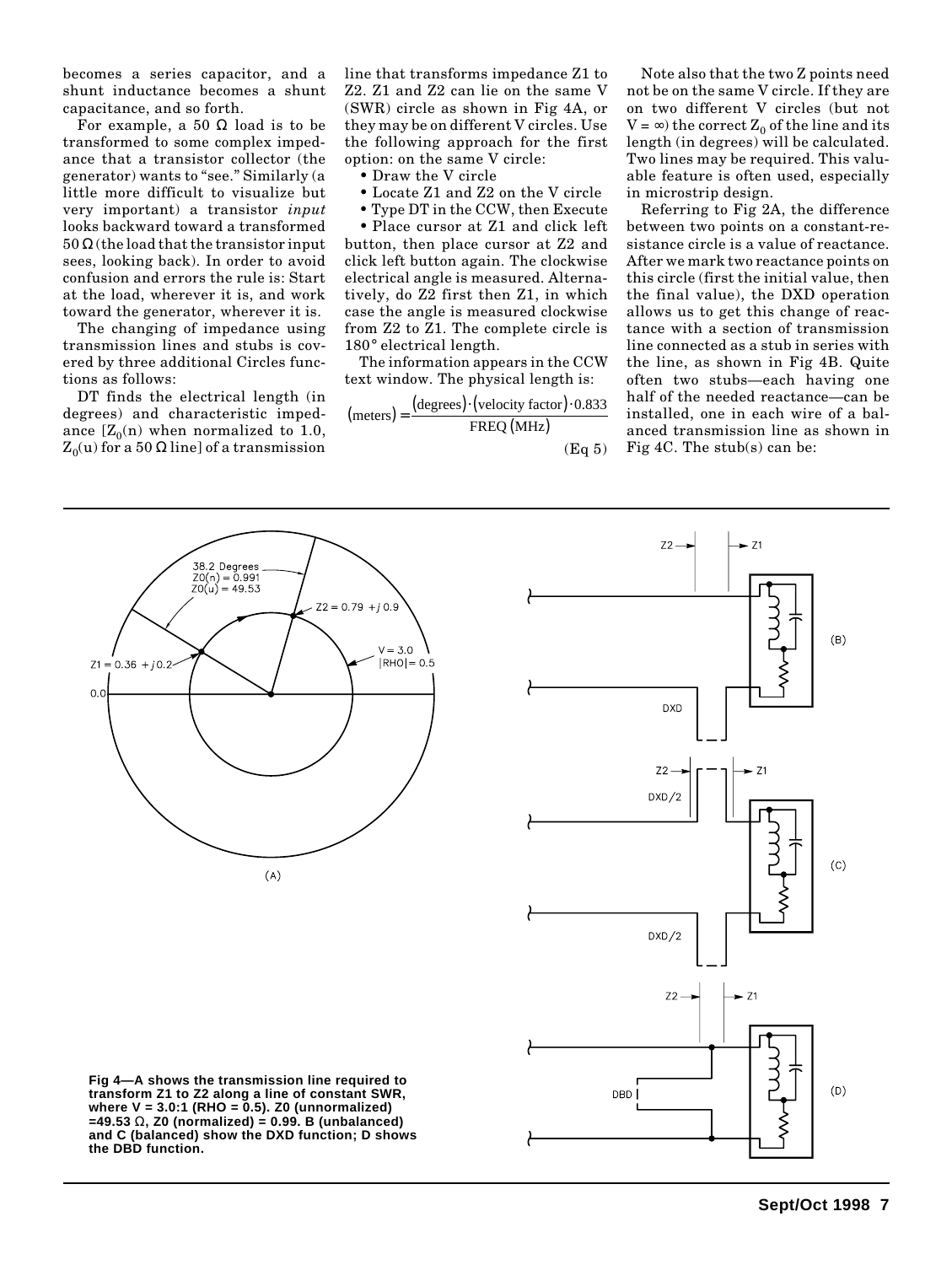• A shorted stub (SS) less than  $\lambda/4$ is an inductive reactance.

• An open stub (OS) less than  $\lambda$ /4 is a capacitive reactance.

The CCW asks for one of the following:  $I (= Z_0$ , impedance of the transmission line),  $D$  ( = degrees of electrical  $length$ ) or  $W$  ( = wavelength). The CCW then tells which stub to use (OS or SS), its reactance and other parameters.

The DBD operation is just like DXD, except that we put two susceptance markers on a constant-conductance circle as in Fig 2B. We then get a parallel stub (OS or SS) as shown in Fig 4D. The reactance of the stub and other parameters are displayed. This kind of stub is widely used.

The combined usage of DT, DXD and DBD in the Circles Utility is a very powerful way to match impedances using transmission lines. By switching from one to another (and between Z and Y) we can travel the chart in transmission-line segments and stubs in a very elegant way. It is worthwhile to keep in mind that the reactances of transmission-line segments vary over frequency in somewhat different ways than ordinary lumped LC components. This can be a factor in designing a network.

### **Problem Solving**

The art and gamesmanship of these matching exercises are to find the minimum number of components, especially lossy inductors. Always keep the possibility of using transmissionline segments in mind because of their high Q (low loss) values. Sometimes a greater frequency-response bandwidth is achieved by using transmission lines than lumped L and C. We also want values of L, C and lines that are realistic, efficient and economical.

Fig 5 (drawn with fine lines to improve accuracy) illustrates the many different possibilities for converting a load impedance  $Z_{load}$  to  $R = 1$ ,  $X = 0$ . We will use, just as one example, the circuit shown in Fig 1B.  $Z_{load}$  is at point A,  $0.10 - j1.0$ . The first component is a series inductor along the  $R = 0.10$  line from A to C. A shunt capacitor moves the impedance along the  $G = 0.5$  line from C to I, and a series inductor moves it along the  $R = 1.0$  line from I to O (the origin). Fig 1B shows the values calculated in this manner. This circuit would have a very good lowpass filtering property, but requires three components, and at least two of them must be tunable. These values are placed in the circuit listing in Fig 1A and then optimized for best MS11 at 7.15 MHz, using realistic Q values for the components. MS21 tells the circuit loss in decibels, about 0.35 dB (when MS11 dB is very large). The optimized L and C values are shown. The last inductor "IND 2 3" could have a constant value (remove the question marks from the Netlist), and the other L and C are then optimized.

The first coil from point A could be a fixed value if it gets us beyond point B. This inductance could possibly be built right into the load device (antenna or whatever). A length of transmission line  $(Z_0 = 1.0)$  could get us from, say point C, along a constant V circle, over to the  $R = 1$  circle. A simpler approach could use series inductance up to point B and shunt capacitance from B to O. Better yet, a series coil from A to C and two low-loss capacitors, one in shunt from C to F and one in series from F to O. If the series inductive reactance doesn't go beyond point B at the lowest frequency of interest, however, these schemes won't work. Another interesting idea would be a shunt coil from A to K and a series coil from K to O.

Consider also an inductance from A up to the horizontal axis (the 0.1 mark) and a 9:1 (impedance ratio) ferritecore transmission-line transformer

from 0.1 Ω to 0.9 Ω, where a V circle has the low value 1.11. This transmission line should ideally have a  $Z_0$  of 0.3  $\Omega$ . For a 50- $\Omega$  system, this would correspond to 15  $Ω$ . Three small, parallelconnected segments of  $50 \Omega$  coax would be okay. We can do some fine-tuning with this method. The resistance added by the inductor can be considered for a more-accurate graphical answer. Use the following approach:

• Get a first estimate of the normalized inductive reactance  $(= 1.0)$  as described above.

• Assume a value of  $Q_L$  for the inductor. The  $R_L$  of the coil is then  $R_L$  =  $\mathbf{X}_\mathrm{L}$  /  $\mathbf{Q}_\mathrm{L}.$ 

• Add  $R_L$  to the resistance R (= 0.1) of the load and relocate point A on the Smith Chart accordingly.

• On the chart, find a better value of the inductor needed to reach the horizontal axis.

• Further repetitions of this procedure are not necessary.

• The 1:9 transformer (assume it to be loss-less) now takes us to a new value, which will still be close to the origin if  $Q_L$  is large.

In this example a coil  $Q_L$  of 250 would mean a correction of  $1.0 / 250 = 0.004 \Omega$ ,



**Fig 5—Solution paths for the design example.**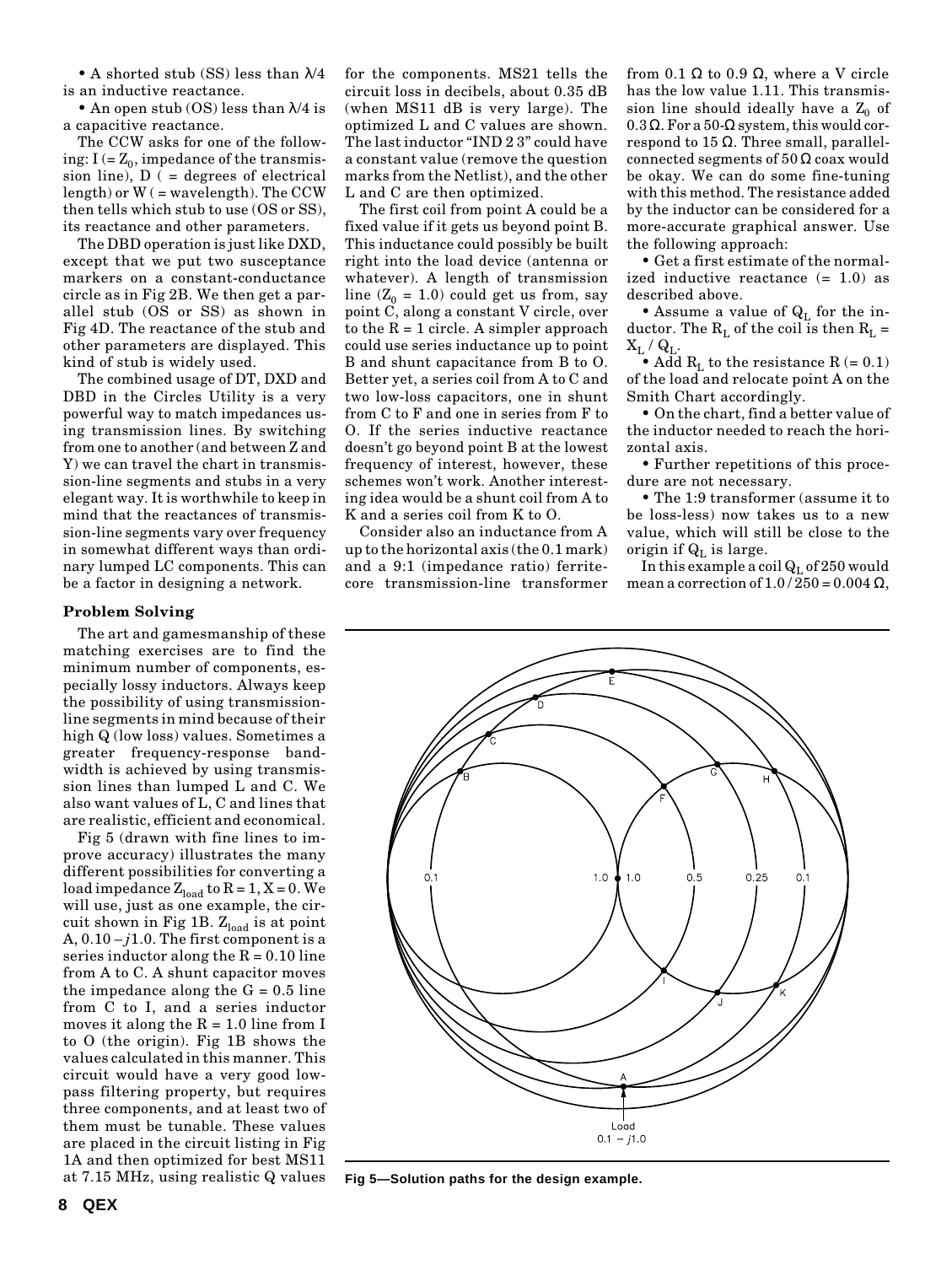which is negligible. In more extreme situations it may be important.

Keep in mind also the discussion regarding the reversal of direction: for example, starting at the origin (the load) and working outward to the generator impedance or possibly its complex conjugate.

The main idea here is to illustrate the power of the Smith Chart in visualizing the myriad possible solutions, each of which has possible merits and possible problems. With such a "shopping list" the designer can make the best decisions. The Circles Utility can then quickly and easily get values for the various components.

Also, a candidate circuit of lines/ stubs and adjustable L and C should be tested over a frequency band for "tuning range" of the components. A new Designer file is created as shown in Fig 6 for this purpose. At any arbitrary frequency that is entered into the OPT block, the circuit values are optimized for maximum MS11. The load impedance data is in the DATA block. This data is linked to the ONE circuit element that has been placed in the main circuit block. We can now see what range of L and C values are needed to tune the desired frequency range.

In the example of Fig 6, "IND 2 3" is a fixed value (by assumption, it can't be tuned) and it was necessary to increase its fixed value (see Fig 1A) so that we could tune to the low end of the 7.0 to 7.3 MHz band with reasonable values of the other components. This is typical of problems that we might encounter.

Another interesting exercise is to design a network that has a certain V (SWR) over a certain frequency band (without retuning). Using Eq 3, a  $V =$ 2 value corresponds to an MS11 (dB) of  $-9.5$ . A V = 1.5 value corresponds to an MS11 (dB) of –14. By observing the plots of MS11 (dB) versus frequency generated by Designer, the –9.5 dB and –14 dB frequency ranges can be easily observed. It is usually necessary to "Rescale" the graph, to see these levels more easily. For further information on the art and witchcraft of broadband impedance matching, see References 2 and 3.

### **A Minor Bug**

The Circles Utility has a problem when performing the DT (transmission line) operation over a small region of a V (SWR) circle close to the horizontal  $(X = 0)$  axis (see Fig 4A). Incorrect results may appear, due to a minor glitch in the software. The correct pro-

```
* Band tuning example
BLK
   IND 1 2 L=?3.92257UH? Q=250 F=7.15MHZ
   CAP 2 0 C=?414.698PF? Q=1000 F=7.15MHZ
   IND 2 3 L=2.3UH Q=250 F=7.15MHZ
  Note that this L is held constant
   ONE 3 0 ZDAT
TUNER:1POR 1 0
END
FREQ
   STEP 6.9MHZ 7.4MHZ 10KHZ
END
OPT
   TUNER R1=50 MS11
   F=7.25MHZ MS11= -50END
DATA
   ZDAT: Z RI
  Freq Real Imag<br>7.00MHZ 3 -70
   7.00MHZ
   7.10MHZ 4 -60<br>7.20MHZ 6 -40
   7.20MHZ 6 -40<br>7.30MHZ 8 -30
   7.30MHZ
END
   Comments:
   Put the ONE element in the circuit block.
  Change TUNER to a 1POR 1 0 (one port) as shown.
   Set Report Editor to MS11 with TERM=50+j0
  Put load impedance data in the DATA block, real then
imaginary.
  DATA is interpolated between freq entries.
  In the OPT block, insert any freq value in the range,
one at a time.
* Analyze, then Optimize at the freq that is in the OPT
block.
   Check to see the min and max values of tuning Ls and Cs
that are needed.
  Check to see that MS11 reaches a very large value.
```


cedure in this situation is to perform DT in two segments. The first segment begins "away from" the horizontal axis and terminates "at" the horizontal axis. The second segment begins "at" the horizontal axis and proceeds to the desired finish point. The total electrical angle of the transmission line is then the sum of the lengths of the two segments. Some practice will make this a simple operation. Two RHO operations on a V circle also provide the DT electrical angle with no error. This problem does not occur often, but you should be aware of it.

### **Additional Reading**

R. Dean Straw, Editor, The ARRL Antenna Book, 18th edition, Chapter 28, has an excellent general discussion of the Smith Chart. ARRL Order No. 6133. ARRL publications are available from your local ARRL dealer or directly from the ARRL. Mail orders to Pub Sales Dept, ARRL, 225 Main St, Newington, CT 06111-1494. You can call us toll-free at tel 888-277-5289; fax your order to 860-594-0303; or send e-mail to **pubsales@arrl.org**. Check out the full ARRL publications line on the World Wide Web at **[http://www.arrl.org/catalog](http://www.arrl.org/catalog/)**.

- Wilfred Caron, Antenna Impedance Matching (Newington: 1989, ARRL), Order No. 2200. This book has very thorough coverage of matching methods using transmission lines and LC components.
- W. E. Sabin, WØIYH, "Broadband HF Antenna Matching With ARRL Radio Designer," QST, August 1995, p 33.
- W. E. Sabin, WØIYH, "Computer Modeling of Coax Cable Circuits," QEX, August 1996, pp 3.
- W. E. Sabin, WØIYH, "Understanding the Ttuner (C-L-C) Transmatch," QEX, December 1997, pp 13.  $\Box$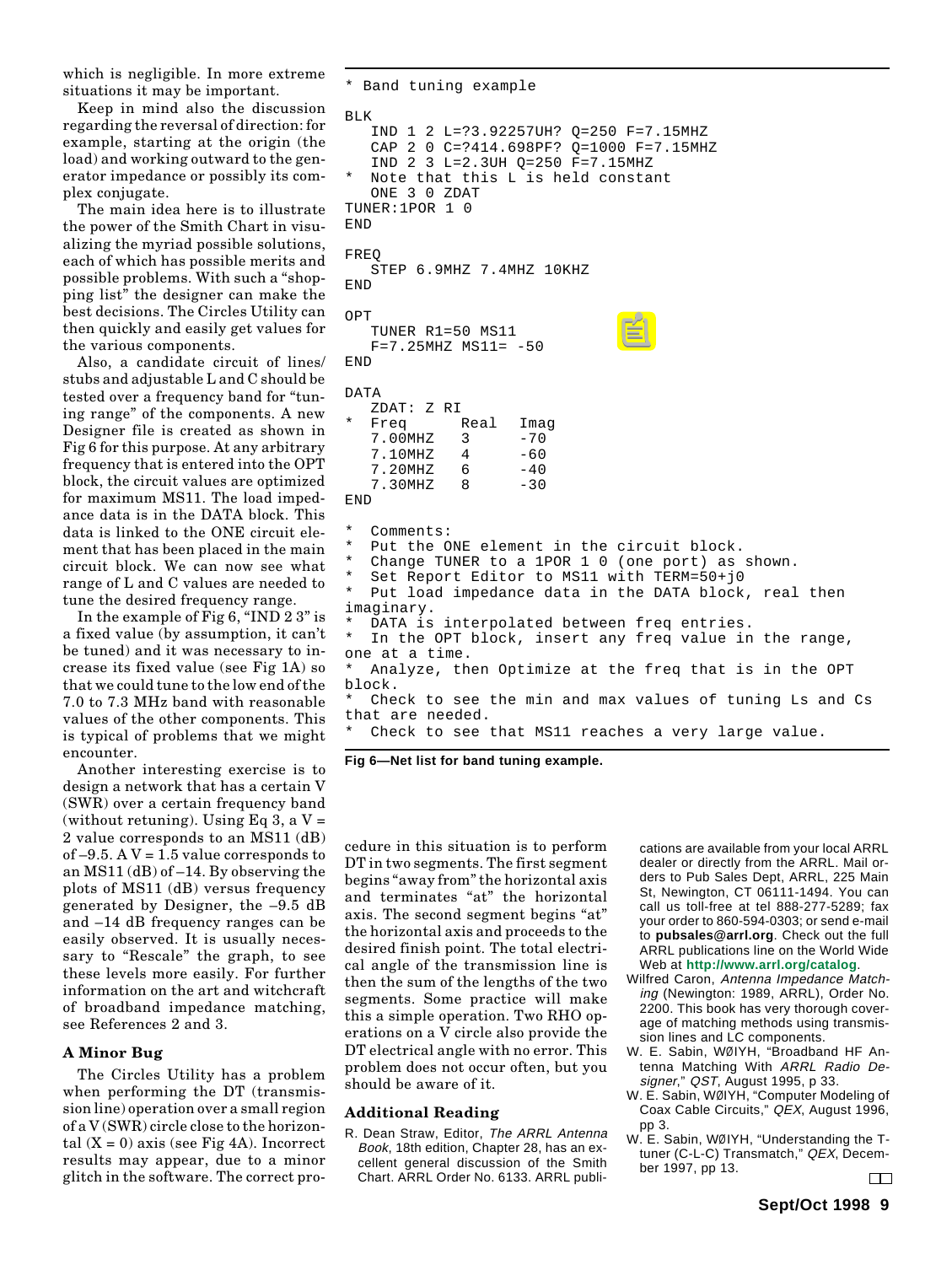# <span id="page-8-0"></span>**ARRL Radio Designer** *and the Circles Utility, Part 2: Small-Signal Amplifier Design*

*Have you been intimidated by amplifier design? Maybe you want to step up to* ARRL Radio Designer *for the task. Either way, this will help you grasp this powerful design tool.*

## By William E. Sabin, WØIYH

art 1 of this article was intended to help the reader to acquire greater familiarity with the Circles Utility of *Radio Designer*. We looked at passive network design using transmission lines and LC components, using the various methods of navigating the Smith Chart. In this Part 2 we will consider the interesting and very useful methods of designing small-signal linear amplifiers using gain circles, stability circles, noise-figure circles and various figures of merit. These techniques are well known and widely used in industry, and we will focus on the par-

1400 Harold Dr SE Cedar Rapids, IA 52403 e-mail **sabinw@mwci.net**

ticular features of the *Radio Designer* program in this regard.

### **S-Parameter Basics**

We begin with a brief overview of S-parameters, especially as they relate to *Radio Designer*. Fig 1 shows a two-port network (we will call it "N") that is connected to a generator and a load. The generator has a resistance  $R_G$  and is connected to the input port through a transmission line having a characteristic impedance  $Z_{01}$ . The output is connected to a load  $R_L$  through a transmission line  $Z_{02}$ . If the generator sends a voltage wave  $V_1^+$  toward N, a current wave,  $I_1^+ = V_1^+/Z_{01}$ , accompanies it. The power in this forward wave is  $P_1^+ = V_1^+ I_1^+ = (V_1^+)^2 / Z_{01} = (I_1^+)^2 Z$  $_{01} = \{1_1$  $v_1^+ = V_1^+ I_1^+ = (V_1^+)^2 / Z_{01} = (I_1^+)^2 Z_{01}$ . A reflected voltage wave,  $V_1^- = -I_1^- Z_{01}$ ,

travels back to the generator  $(-I_1^-)$  is correct because  $I_1^-$  moves in phase with  $V_1^-$  in a direction opposite to  $I_1^+$ ). If we square both sides of this equation and divide both sides by  $Z_{01}$ we get

$$
\left(\frac{V_1^-}{Z_{01}}\right)^2 = \left(-I_1^-\right)^2 \cdot Z_{01} = P_1^- \qquad (\text{Eq 1})
$$

This is a power wave that is reflected from N back to the generator. We see that  $V_1^+$  and  $I_1^+$  are in-phase  $(Z_{01}$  is a resistance) and  $V_1^-$  and  $-I_1^$ are also in-phase, but  $V_1^+$  and  $V_1^-$  (and  $I_1^+$  and  $-I_1^-$  may not be in-phase with each other. Both waves are in fact traveling simultaneously in opposite directions (they are easily measured independently using a directional coupler) but at any point the net voltage (or current) is the vector sum of the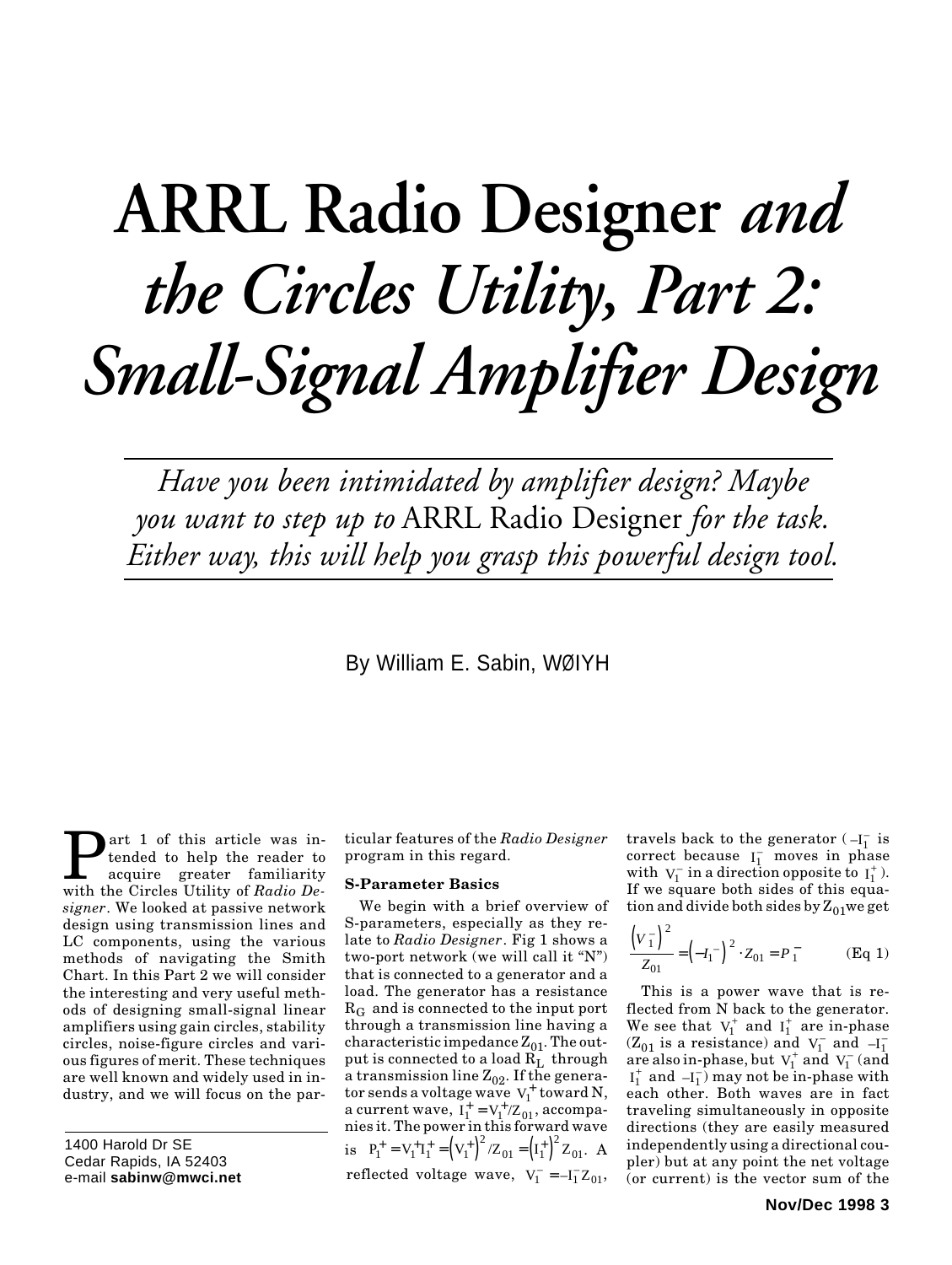two waves. The difference between  $P_1^+$  and  $P_1^-$  is the power that is accepted by N, and it is also the power that is delivered by the generator. At the output of N, Fig 1 shows a power wave traveling from the load toward N and a power wave from N to the load, and the same rules apply here.

The square roots of these four power waves are voltage waves that are said to be *normalized* with respect to  $Z_0$ .

$$
a_1 = \frac{V_1^+}{\sqrt{Z_{01}}} \quad ; \quad b_1 = \frac{V_1^-}{\sqrt{Z_{01}}} \quad ; \quad a_2 = \frac{V_2^+}{\sqrt{Z_{02}}} \quad ; \quad b_2 = \frac{V_2^-}{\sqrt{Z_{02}}} \tag{Eq 2a}
$$

They can also be expressed as normalized current waves

$$
a_1 = I_1^+ \cdot \sqrt{Z_{01}}
$$
;  $b_1 = I_1^- \cdot \sqrt{Z_{01}}$ ;  $a_2 = I_2^+ \cdot \sqrt{Z_{02}}$ ;  $b_2 = I_2^- \cdot \sqrt{Z_{02}}$   
(Eq 2b)

Although  $Z_{01}$  and  $Z_{02}$  are often the same, especially in network analyzers, they need not be the same. In *Radio Designer* the Report Editor allows us to specify the Terminations  $(Z_0)$  separately. For example, if N is a loss-less 25:1 impedance-ratio matching network from a 200 + *j*0 Ω generator to an  $8 + j0 \Omega$  load we can set the Input Termination at 200 + *j*0 Ω and the Output Termination at 8 + *j*0 Ω. *Radio Designer* then tells us that this particular N has no *mismatch loss* (the impedance matches at the input and output are perfect).

If the input impedance of N in this example is not  $200 \Omega$ , the power available from the 200  $\Omega$  generator will not be accepted by N. There is a mismatch loss. An exactly identical statement is that the power not accepted by N is reflected and returns to the generator. The same is true at the output. If we move the voltage generator to the right side (leave  $R_G = Z_{01}$  and  $R_L = Z_{02}$  where they are) the same situation exists at the right-hand side of N. If the output impedance of N is not 8 Ω, some power is reflected at the output terminals. In practice, we routinely make this switch of the generator so that we can measure the transmission and reflection properties of N at the output side.

Fig 1 shows  $a_1$  and  $a_2$  as normalized voltage waves representing the signals arriving at N and  $b_1$  and  $b_2$  as normalized voltage waves leaving N. The other thing we see is that the portion of  $a_1$  accepted by N (from the generator on the left) is transmitted, after impedance transformation, to the output terminals. A portion of  $a_2$  is transmitted (from generator on the right), after impedance transformation, from output back to input.

We need one other thing to complete the picture. If the load  $R_L = Z_{02}$  then a wave  $b_2$  will be completely absorbed by  $R_L$ . If  $R_G = Z_{01}$  a wave  $b_1$  will be absorbed by  $R_G$ . If this is not true, *re-reflections* occur at  $R<sub>L</sub>$  or  $R<sub>G</sub>$ , and the situation becomes a little more complicated. In test equipment,

the effect of these re-reflections is that they create errors in our measurements of the S-parameters (unless we compensate for them). In *Radio Designer,* we will always assume that  $R_L = Z_{02}$ . An identical situation occurs on the input side and we make  $R_G = Z_{01}$ . Because  $R_L = Z_{02}$ , it is true that  $a_2 = 0$  when the generator is connected at the input. Also, because  $R_G = Z_{01}$ ,  $a_1 = 0$  when the generator is connected to the output. *Radio Designer* takes care of this.

We can now define the S-parameters, which we "customarily," although not necessarily, do in terms of voltage waves as follows:

$$
\bullet SI1 = \frac{\frac{V_1}{\sqrt{Z_{01}}}}{\frac{V_1}{\sqrt{Z_{01}}}} = \frac{V_1}{V_1^+} = \frac{b_1}{a_1} \quad ; \quad a_2 = 0
$$
 (Eq 3)

This is the complex ratio of a reflected wave leaving port 1 to a wave arriving at port 1 with no wave arriving at port 2 (no reflection from  $R_L$ , and the generator is at the left). It is also known as the reflection coefficient  $\Gamma_{\text{IN}}$  and in *Radio Designer* Circles Utility as RHO. Input SWR can be found from |S11| [SWR = (1 + |S11|) / (1 – |S11|)—*Ed*.]. S11 can be plotted on a Smith Chart.

$$
\bullet \quad S22 = \frac{\frac{V_2^-}{\sqrt{Z_{02}}}}{\frac{V_2^+}{\sqrt{Z_{02}}}} = \frac{V_2^-}{V_2^+} = \frac{b_2}{a_2} \quad ; \quad a_1 = 0 \tag{Eq 4}
$$

This is the complex ratio of a reflected wave leaving port 2 to a wave arriving at port 2 with no wave arriving at port 1 (no reflection from  $R_G$  and the generator is at the right). Also known as the reflection coefficient  $\Gamma_{\text{OUT}}$  and in  $Radio$ *Designer's* Circles Utility as RHO. Output SWR can be found from |S22|. S22 can be plotted on a Smith Chart.

$$
\bullet \quad S21 = \frac{\frac{V_2^-}{\sqrt{Z_{02}}}}{\frac{V_1^+}{\sqrt{Z_{01}}}} = \frac{b_2}{a_1} \quad ; \quad a_2 = 0 \tag{Eq 5}
$$

This is the complex ratio (gain or attenuation) of a wave leaving port 2 to a wave arriving at port 1 with no wave arriving at port 2 (no reflection from  $R_L$ ). S21 is not an impedance or a reflection factor, so it is plotted on a polar graph. The quantity  $|S21|^2$  is referred to in transistor data sheets as the "intrinsic" (same as "transducer") power gain,



**Fig 1—Definitions of terms used in S-parameter analysis and design.**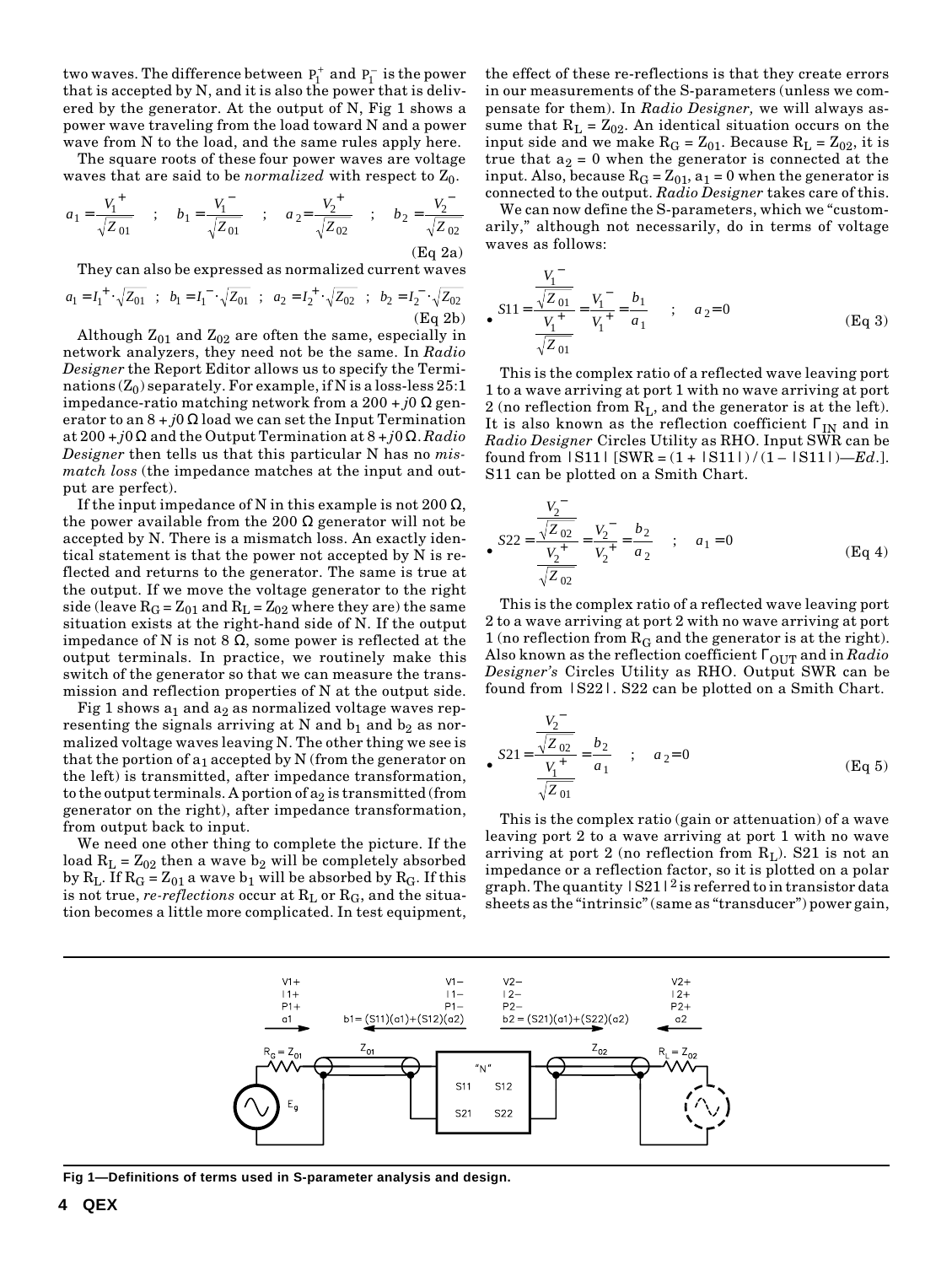when measured with a network analyzer. "Available" and "actual" power gain are, in most cases, different from this measurement (see later discussion).

$$
\bullet SI2 = \frac{\frac{V_1}{\sqrt{Z_{01}}}}{\frac{V_2^+}{\sqrt{Z_{02}}}} = \frac{b_1}{a_2} \quad ; \quad a_1 = 0
$$

(Eq 6)

This is the complex ratio of a wave leaving port 1 to a wave arriving at port 2 with no wave arriving at port 1 (no reflection from  $R_G$ ).

• Using these definitions, we can write the two-port equations that are used in S-parameter analysis and design:

$$
b_1 = S11 \cdot a_1 + S12 \cdot a_2
$$
  
\n
$$
b_2 = S21 \cdot a_1 + S22 \cdot a_2
$$
 (Eq 7)

The wave leaving port  $1(b_1)$  is the sum of a portion of a wave  $(a_1)$  that is reflected by port 1 (S11) and a wave  $(a_2)$  that is fed-through from port 2  $(S12)$ . Similarly for  $b_2$ .

*• Radio Designer* uses the following forms of S-parameters, using S11 as an example:

$$
MS11 =
$$
 magnitude of S11

 $PS11 = phase of S11$ 

 $RS11$  = real part of S11 (Eq 8)

 $IS11 =$  imaginary part of S11

S-parameters versus frequency can be plotted in rectangular form, using the Rectangular option in Report Editor. The Polar option plots magnitude and angle of S11 and S22 on a Smith Chart and S12 and S21 on a polar chart.

### **Gain Definitions**

Before proceeding, we should say something about the various kinds of power gain that are used in *Designer*. Assume that *Designer* correctly terminates the device in Fig 2A (no reflections from source or load). The transducer or insertion power gain was previously defined as |S21|2. *Designer* uses "available" gain  $G_A$  and "actual" (aka "operating") gain  $G_P$ . These are given by the equations

$$
G_A = \frac{|S21|^2}{1 - |S22|^2} \quad \text{and} \quad G_P = \frac{|S21|^2}{1 - |S11|^2}
$$
\n(Eq 9)

If S22 or S11 is not zero, the discrepancies with transducer gain need to be appreciated. We will encounter these differences in this article.

### **The Small-Signal Amplifier**

Fig 2A shows an amplifier gain block with a set of transistor S-parameters available as data in a Data Block of a *Designer* Circuit File. We want to look at some important properties of the amplifier. In Fig 2A the amplifier, as defined by its 50  $\Omega$  S-parameters, is terminated at the input and output with 50  $Ω$ . Its forward "transducer" power gain, also called "insertion gain," is  $|S21|^2$ , and its reverse power "gain" or attenuation is  $|S12|^2$ . Its input and output reflection coefficients are S11 and S22. But suppose, in Fig 2B, that  $Z_{IN} = Z_S = 100 \Omega$  and  $Z_{\text{OUT}} = Z_{\text{L}} = 200 \Omega$ . The impedancematching networks at the input and output would increase the gain. The input network would produce 3 dB more gain and the output network would increase the gain 6 dB, for a total increase of 9 dB.

For this reason, we say that the input network has (is responsible for) a "gain" of 3 dB and the output network has a "gain" of 6 dB. Other input/ output networks can be designed that produce smaller values of gain. The important thing for the Circles Utility is that on a Smith Chart a particular value of total amplifier gain, including the added gain that is due to the matching networks, is associated with circles. These circles are called *gain circles*. Fig 2B shows the input/output matching networks added to the amplifier.

It might be thought that we would always want to simultaneously impedance match the amplifier's input/output to get the greatest possible gain. But for maximum linear power output capability, a wider bandwidth or for stability reasons the required source impedance or load impedance may be a lot different. Gain, bandwidth and signal handling always involve trade-offs. The choices of gain circle values and input/output impedances are the tools that we use. Conventional or transmission-line transformer coupling is an important approach at frequencies where they can be used. The best noise figure is often obtained by correctly mismatching the input.

When working with the input/output matching networks, we will be using reflection coefficients rather than impedance values. We recall from Part 1 that an impedance on the Smith Chart corresponds to a certain value of complex reflection coefficient, RHO. We will also use such symbols as  $\Gamma_{\rm S}$ ,  $\Gamma_{\rm L}$ ,  $\Gamma_{\rm IN}$  and  $\Gamma_{\rm OUT}$  for source, load, input and output values, respectively. Fig 2B shows this usage, which is compatible with the usage of S11 and S22, which are also reflection coefficients.

When working with gain circles, we must be aware of the effects of internal feedback (S12) in the amplifier. This feedback can cause instability and oscillation if we are not careful. For this reason a different kind of circle, called a *stability circle*, is also plotted on the Smith Chart. There are two kinds of stability circles, *input stability circles* and *output stability circles*. The input stability circle is associated with values of the amplifier source impedance  $Z_S$  (or  $\Gamma_S$ ) that might cause instability. The output stability circle is associated with values of load impedance  $Z_L$  (or  $\Gamma_L$ ) that might cause instability. The main idea is to select points on the input and



**Fig 2—Amplifier with input and output matching networks. (A) without matching networks (B) with matching networks added.**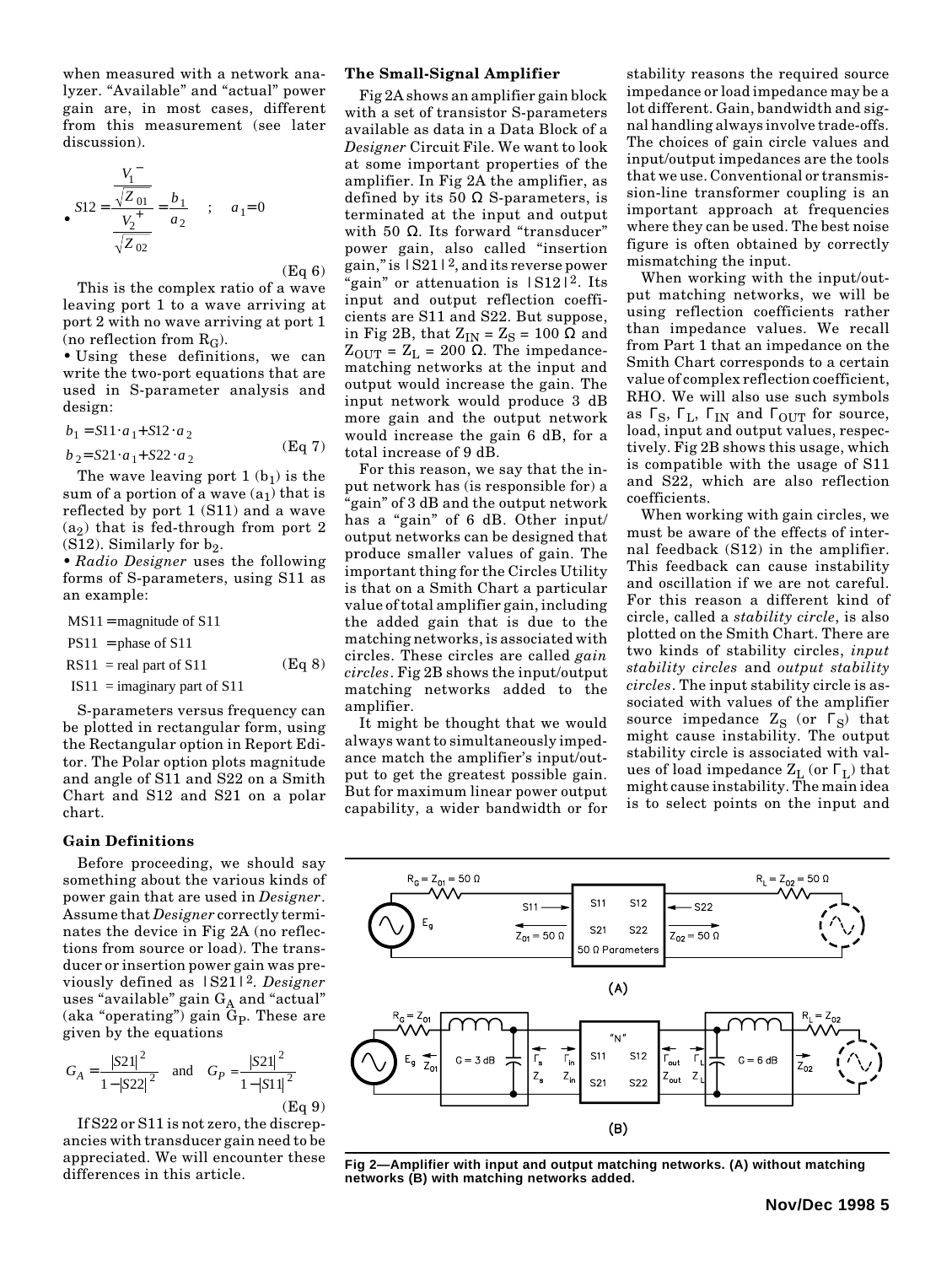output gain circles that are sufficiently far away from the input and output stability circles that there are no stability problems due to temperature or statistical variations or frequency changes.

Due to feedback, the input and output gain circles interact with each other. *Designer* uses a special procedure to plot these simultaneously in the presence of feedback. Because of this feature we need not be concerned about the so-called Unilateral Gain concept, which in times past assumed the S12 = 0 approximation in order to simplify the calculations. Another feature, called RHOL or RHOS, locates the source and load reflection coefficients that provide some desired gain value. As you can see, this entire procedure is a real can of worms when performed manually, but the Circles Utility removes nearly all of the pain.

To repeat, if S12 is zero, the feedback problem disappears and the amplifier is said to be *unilateral*. A transistor can possibly be neutralized (*unilateralized*) to reduce the effects of feedback. *Designer* tells us the maximum *available* gain AMAG possible or, if feedback is a problem, the maximum *stable* gain MSG. AMAG is the gain when both input and output of a stable transistor are conjugately matched to source and load. *Designer* also gives us a *stability figure of merit, K,* that gives us guidance regarding *conditional stability*. If  $K > 1.0$ , the stability circles are outside the chart and the entire chart is a stable region, there is no problem. Conditional stability  $(K<1)$  means that everything may still be okay if we design the input/output networks carefully and stay far away from the stability circles. If S12 is small enough, the circuit is said to be *unconditionally stable*, which means that no combination of reactances at input and output can cause oscillation or excessive regeneration. If S12 is significant and we try to increase the gain-circle value to the point where an unstable region is entered, Circles denies entry and prints the message " $MSG = xx.xx$  dB."  $MSG$  is the maximum stable gain when  $K = 1.0$ . If we move into an unstable region, the gain would increase very rapidly beyond the MSG, and we get this message. A very important way to improve stability and increase K beyond the 1.0 mark is to modify the circuit in a way that reduces the product of forward gain and feedback (ie, loop gain). We will study one example of how to do this, but there are many ways.

Another issue is *tunability*, which is

```
BLK
           INNET 1 2
          XISTOR 2 3
           OUTNET 3 4
    AMP:2POR 1 4
    END
     *****************************
    FREQ
           435MHZ
          * STEP 420MHZ 450MHZ 5MHZ
    END
     *****************************
    OPT
           AMP R1=50 R2=50
           MS11
           MS22
    END
     *******************************************************************
    DATA
           MRF901: S MP RREF=50
          MRF901 0.4GHZ 0.5GHZ 2 50.0 1 VCE=10V IC=5MA
      * FREQ S11 S21 S12 S22
           0.2GHZ 0.63 -69 9.69 135 0.05 57 0.79 -25
      0.5GHZ 0.53 -135 5.65 101 0.07 43 0.54 -38
           * NOI RN
          FREQ FMIN_DB MGOPT GOPT RN
      * 0.5GHZ 1.80 0.63 7 0.96
    END
    *Notes:
     *In DATA block, S means S-parameters, MP means magnitude and phase,
             RREF means reference Z0 for S-parameters.
Fig 3—Amplifier circuit description.
```
\*UHF AMPLIFIER DESIGN USING THE CIRCLES UTILITY

 IND 1 2 L=?16.45NH? CAP 2 0 C=?4.39PF?

\*\*\*\*\*\*\*\*\*\*\*\*\*\*\*\*\*\*\*\*\*\*\*\*\*\*\*\*\*\*

 TWO 1 2 0 MRF901 \* RES 2 0 R=150

\*\*\*\*\*\*\*\*\*\*\*\*\*\*\*\*\*\*\*\*\*\*\*\*\*\*\*\*\*\*

 CAP 1 0 C=?1.68PF? IND 1 2 L=?23.12NH?

\*\*\*\*\*\*\*\*\*\*\*\*\*\*\*\*\*\*\*\*\*\*\*\*\*\*\*\*\*\*

BLK

END

BLK

END

BLK

END

INNET:2POR 1 2

XISTOR:2POR 1 2

OUTNET:2POR 1 2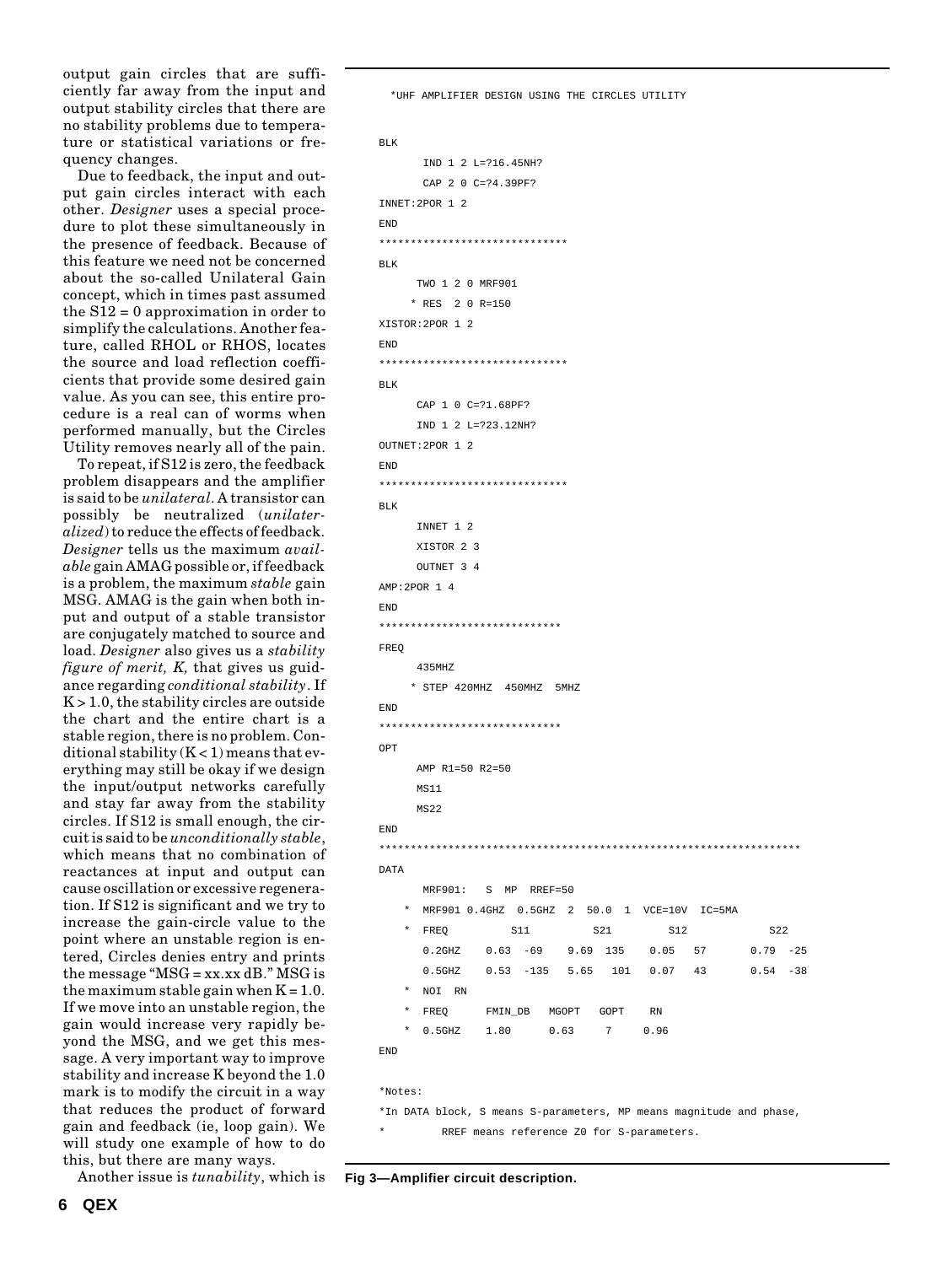the ability to "tune" the input/output matching networks. Tunability can be poor if adjusting one circuit causes the other to become detuned because of S12 feedback. *Designer* helps to find both networks simultaneously. Variations in S12 over frequency and temperature, etc, can aggravate this problem.

Another consideration is the *noise figure* of the amplifier. If we put transistor noise data in a Data Block we can plot *noise figure circles* on the Smith Chart, each of which corresponds to a particular value of noise figure. Losses (L and C component Q) in the input matching network can also be included in the *Designer* circuit file to improve the accuracy of gain and noise-figure simulations.

To summarize, the main task for *Designer* is to find locations on acceptable gain circles that are sufficently removed from instability regions and in regions of acceptable noise figure (a compromise). We then design input/ output matching networks that implement the compromises, using the procedures discussed in Part 1 of this article. The L network is a simple one to implement, where it is adequate, but T,  $\pi$  and other multielement types have greater capabilities where selectivity and control of impedance versus frequency, in addition to impedance ratio, are important. In particular, selectivity at the input is often important in order to reduce interference. In some power amplifiers or second-stage amplifiers, noise figure may be a secondary consideration.

When designing the networks we may want to control the selectivity (Q), for example in a wideband amplifier. If we draw Q lines, for example +2 and –2, on the Smith Chart and confine all impedance (DX) and admittance (DB) paths to lie within these lines, there will be some limitation of selectivity. The networks may need more than two components, perhaps a T or  $\pi$ , to achieve the goal. We can also use multiple components to increase selectivity (use higher Q circles).

This entire procedure applies only to class-A linear amplifiers in which the values of S-parameters do not change with signal level. If these changes occur, special large-signal S-parameter procedures are used that are beyond the scope of this article.

The final result is a set of S-parameter and noise-figure data for the complete circuit of Fig 2B, repeated at each frequency of interest and using a specific set of L and C values (possibly transmission-line or microstrip segments) for the matching networks. The design must be tested over a frequency range to make sure that oscillation (or near-oscillation) cannot occur at some frequency that may possibly be far removed from the intended frequency band. In other words, we do not get too close to a stability circle. This design is then available as a 2POR (two-port device) for some larger system. One example of this would be a push-pull amplifier using hybrid splitters and combiners. Or, the final S-parameter and noise data can be used in a *Designer* Data Block that defines a new "device." We can also easily get the S-parameters of a modified transistor. Stray Ls and Cs of the various components may also improve accuracy of the circuit description.

### **The Amplifier to be Simulated**

Fig 3 is the *Designer* circuit file for the amplifier in Fig 2B, an MRF901 bipolar transistor (about \$1.60 in small quantities) with input and output matching networks that are to be designed for the 420-450 MHz (70 cm) band. The input network is INNET and the output network is OUTNET. The transistor is XISTOR, which contains a TWO circuit element that references the MRF901. The DATA block contains the S-parameter data for the transistor. This kind of information is found in data manuals (and *Designer's* builtin data files) over frequency and at various values of V<sub>ce</sub> and I<sub>c</sub>. *Designer* will interpolate between 200 MHz data and 500 MHz data to get data for the 70 cm band. The complete circuit is the AMP block. Each of these blocks can be edited and analyzed individually. The specific design frequency of interest is 435 MHz. After the networks are designed the frequency can be swept from 420 to 450 MHz to get the overall S-parameters versus FREQ for AMP as rectangular graph plots, polar plots or as data tables.

If we wish to, we can see what the transistor's S-parameters look like at 435 MHz or at several frequencies. We can do this by analyzing the XISTOR block separately. Use Report Editor to set up a table that displays XISTOR's four S-parameters, magnitude (not decibels) and angle. The Terminations for this should be 50  $\Omega$ . Ordinarily, Circles will calculate these automatically as it does its work. We do have to specify the various frequencies. If we modify the transistor by adding resistors or parasitic Ls and Cs we can, if we wish, easily get the new S-parameters and use them in our design work.

There are some problems about noise simulations. Many fine transistors such as the MRF901 do not explicitly give all of the NOI parameters versus frequency that *Designer* needs to create noise-figure circles (it may be possible to estimate them from the data sheets). It is more common to see noise-figure data or circles presented as tables or graphs in data manuals (eg, *Motorola RF Device Data*, DL110/D REV 7). They also indicate the complex sourceimpedance or reflection-coefficient  $\Gamma_{\rm S}$ needed to get those noise figures. In this situation it is probably best to work back and forth between *Designer* and the data manual to get the best result. I will illustrate the method in this article. Fig 3 gives an example of how noise data might be placed in a DATA block, when it is available. See the Noise Figure sidebar.

### **Putting the Circles Utility to Work**

Create the circuit file 2-port network in Fig 3 and Analyze it at the single FREQ 435MHZ. Put an asterisk before the 420 to 450 frequency sweep to eliminate it from the analysis. The 150 Ω resistor should also be "commented out" with an asterisk. Use Report Editor to create a graph of MS11, MS22, MS12 and MS21, all in decibels, for the AMP block (the complete circuit). Bring up the Circles Utility. Fig 4 shows the appearance of the chart as we perform the following steps.

1. In the CCW, type R 1 and X 0 to get a couple of red reference lines on the chart.

2. Type CKT XISTOR. This selects the MRF901 transistor to be analyzed all by itself at 435 MHz. The rest of the circuit is ignored.

3. See Fig 4A. Type S1, then S2. These are the input stability circle (blue) and output stability circle (grey) for the MRF901. They fall inside the Smith Chart and the CCW says that the regions outside the circles are stable. So in future steps we will operate only in those regions. Regions inside the circles produce conditions that are prone to oscillation. Sometimes only the regions inside are stable and the CCW will tell us so.

4. We also see in Fig 4A that XISTOR, at this point, is terminated only with 50  $\Omega$  (the center of the Smith Chart). Therefore, XISTOR by itself is stable. This points out a major reason for using S-parameters to characterize the active device. We should always verify this, especially for multiple-transistor "devices" that we create.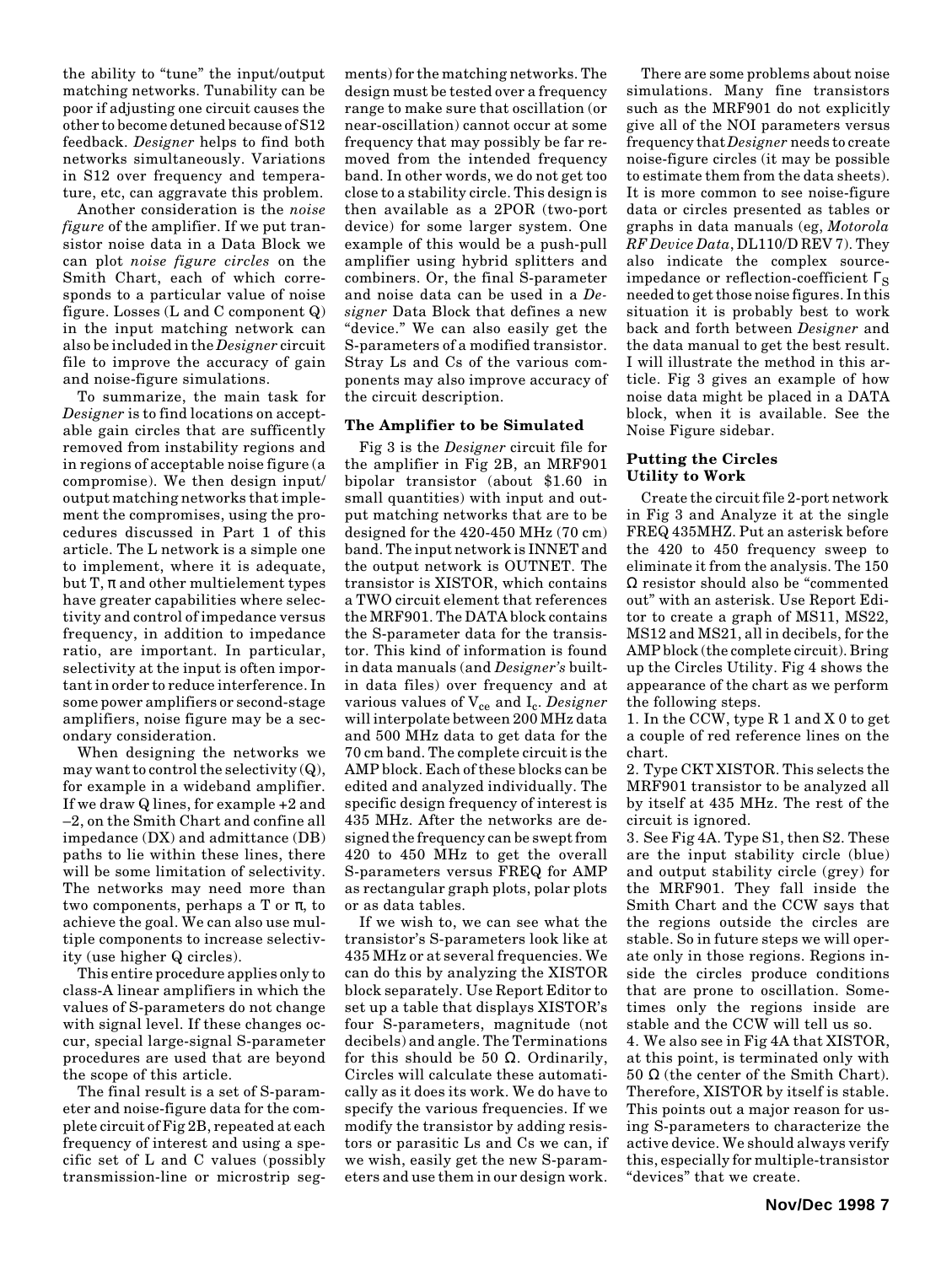

**Fig 4—(A) shows stability circles for the example. (B) input and output-gain circles, input and output matching-network reflection coefficients. (C) designing the input matching L-network. (D) designing output matching L-network. (E) amplifier with 150** Ω **loading resistor.**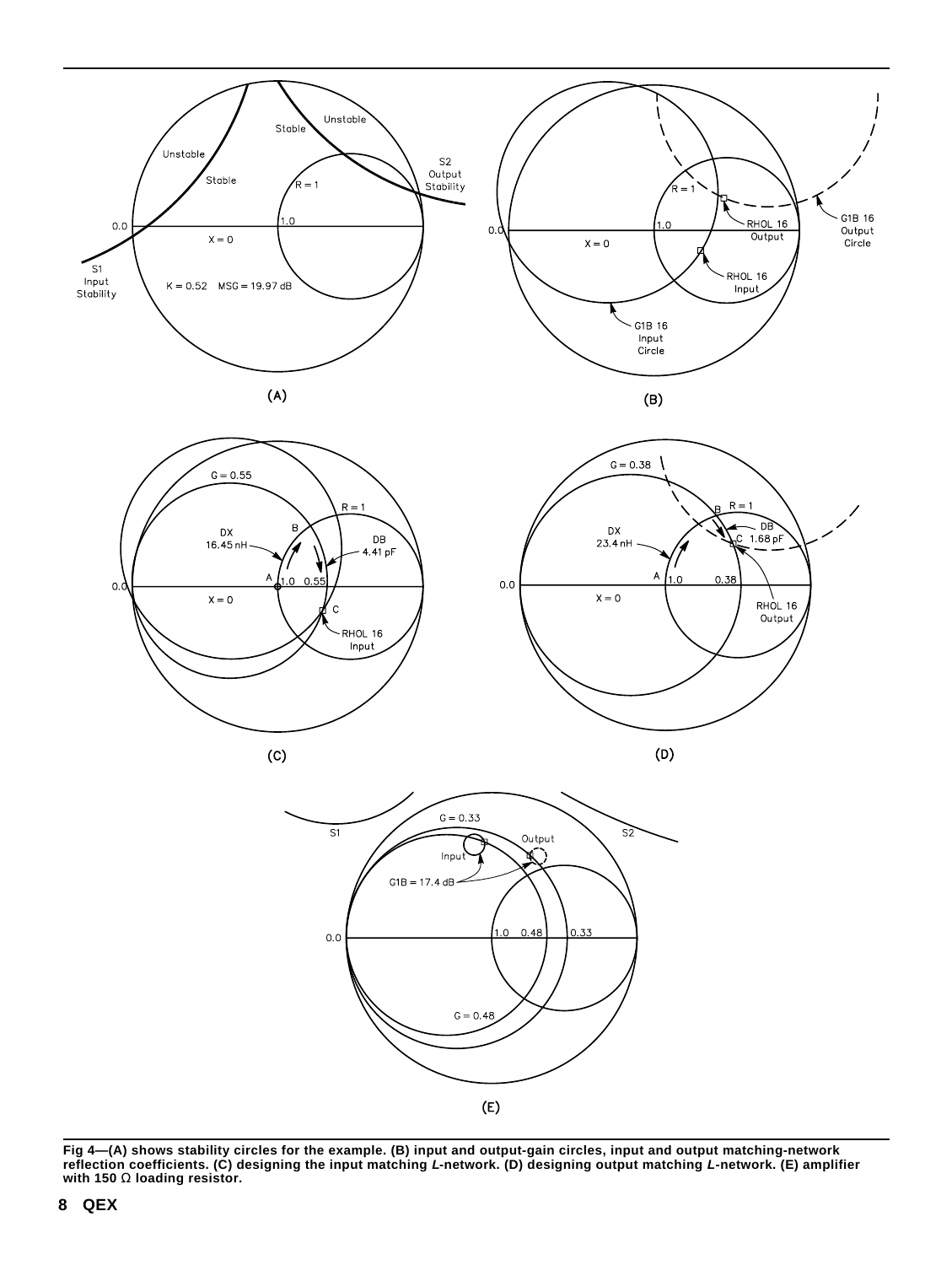5. Type K. This is the stability factor and it is 0.52. A number less than 1.0 indicates conditional stability (possible instability). The stability circles being inside the Smith Chart also suggests that K is less than 1.

6. Type GMAX and get the result MSG = 19.97 dB. MSG (maximum stable gain) is the largest possible gain that will not result in instability. The message GAMAX (maximum available gain) corresponds to unconditional stability. Circles will not allow a gain greater than GAMAX, or MSG if that is smaller than GAMAX.

7. We want to decide a value of gain for the amplifier that is less than MSG and is "sufficiently" (judgment call) removed from the stability circles. See the Gain Circles sidebar. In this example, we need to use bilateral gain circles because of the internal feedback of this transistor (as discussed earlier). G1B refers to "available power gain  $\mathrm{G}_\mathrm{A}$ ," which is used in many applications. The "B" stands for "bilateral." We could also use G2B, which refers to "actual power gain G<sub>P</sub>," which is also frequently used. We will use G1B for this example.

8. We will pick a  $G_A$  gain value of 16 dB. See Fig 4B. Type G1B 16 in the CCW. We get two gain circles, a solid yellow line for the input and a dashed yellow line for the output. For each point on one circle there is a corresponding point on the other circle such that the 16 dB of available gain is achieved. The transistor itself has an available gain  $G_A = 18.2$  dB or an actual gain  $G_P = 17.9$  dB at 435 MHz, but because we are concerned about stability, we will design for  $G_A = 16$  dB. The question occurs, "If the transistor itself has close to the required gain and is stable, why bother with networks?" The answers are (a) in most situations we will want some selectivity in the amplifier, and (b) we may want to improve noise figure. We also have to consider that the source/load may not be the ideal 50  $\Omega$  at frequencies outside the 420 to 450 MHz band, and this might cause stability problems if there is no selectivity.

9. Now we want to pick a value of reflection coefficient on each of these circles that will (a) give us the gain that we want, (b) have no stability problems and (c) will result in an acceptable noise figure for the amplifier. 10. See Fig 4B. Type RHOL 16, then Execute. The number16 specifies the available decibel gain that we want. Now place the cursor at the point indicated on the *solid* yellow (input) circle

and press the left mouse button. A marker appears on the input line where we placed the cursor and a marker also appears on the output (dashed) line. The CCW now shows two values, RHO S mag  $= 0.30$ , ang  $=$  $-16.57^{\circ}$ , and RHO L mag = 0.48, ang = 32.26°. The first is the reflection coefficient  $\Gamma_{\rm S}$  (looking back from the transistor base toward the generator) needed for the input matching network (INNET) and the second is the reflection coefficient ΓL (looking from the collector toward the load) for the output matching network (OUTNET). These networks will provide the overall gain of 16 dB at 435 MHz with very good stability. Several trials are always needed to get the best placement of these markers with respect to the stability circles. DEL the undesired trial points and re-enter the desired points, when you know where you want them to be.

11. We must also consider the noise figure. I referred to the Motorola data sheets for the MRF901 and saw that at 500 MHz,  $V_{ce} = 10$ ,  $I_c = 5$  mA and for the location of my marker on the input yellow circle, I could expect a noise figure of about 2 dB. This was close enough to 435 MHz that I was satisfied. My choice of S-parameters also was listed at these same values of  $V_{ce}$ and I<sub>c</sub>. See the Noise Figure sidebar. 12. We must now obtain values for the input-matching network. See Fig 4C. Type G in the CCW, then Execute. Place the cursor at the marker on the solid yellow (input) circle and press the left button. This creates a  $G = 0.55$ circle. We are now ready to get the values. Type DX, then Execute. Place the cursor at A, the origin point, and press the left button. Move the cursor to B, the junction of  $R = 1$ ,  $G = 0.55$  and press the left button. The series inductance value in the CCW is 16.45 nH. Now use DB from the junction B down to C, the marker on the solid yellow circle, to get the shunt capacitance value, which is 4.41 pF. Enter these values in the INNET circuit block as shown in Fig 3. See Fig 4D. Create the  $G = 0.38$  line at point C. Repeat the procedure DX from A to B and DB from B to C to get the values for OUTNET which are 23.4 nH and 1.68 pF. Enter these values in OUTNET as shown. Be sure to get the connections in the right order. The schematic and node numbers are shown in Fig 5A.

13. To see what has been accomplished, change the FREQ block to sweep from 420 to 450 MHz and view the plot of AMP. MS21 dB is nearly 16 (the exact  $G_A$  from Eq 9 is 16.02 dB). The output impedance is close to 50  $\Omega$ , as shown by MS22 dB. MS12 dB is about –24, which is not too bad but only about 8 dB greater in magnitude, in the negative direction, than MS21. MS11 dB is very poor, only about –1.5, meaning that the input to the amplifier is not well matched to the 50  $\Omega$ generator. This is how Circles has assured the amplifier stability and controlled GA. Nevertheless, the design approach that we have used tells us that we have a noise figure of not more



**Fig 5—Amplifier diagrams. (A) no resistor loading, (B) 150** Ω **resistor loading.**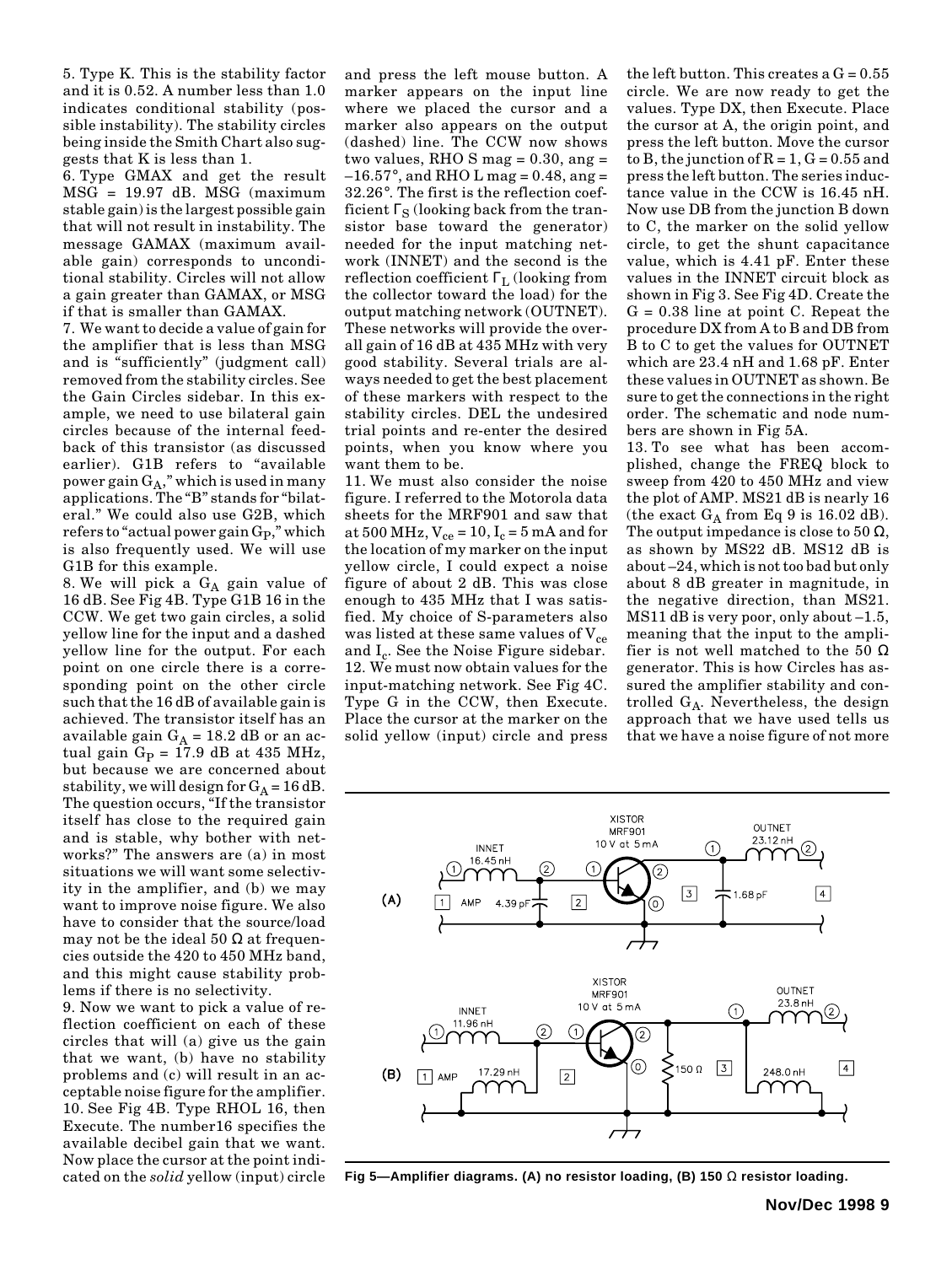than 2 dB, according to the data sheet for the MRF901. Also, if we optimize *only* the components in the output network the output match to 50  $\Omega$  can be improved. In other words, the transistor output is conjugate matched to the load. At 420 MHz, GA increases about 0.5 dB and at 450 MHz decreases about 0.5 dB.

14. To get some additional perspective, set up the Circles chart for CKT AMP, the complete amplifier, at  $FREG =$ 435 MHz. Plot S1, S2 and G1B 16. S1 and S2 are well inside the chart. The two gain circles intersect at the origin, just as they should (the load and source are both  $50 \Omega$ ) and the amplifier is quite stable, but only conditionally so  $(K =$ 0.52). If the amplifier is not terminated properly, if a combination of small parameter changes occur or if we try to increase gain, oscillation might occur. 15. The Sweep feature deserves attention. Page 12-9 of the *Designer* manual describes how S1, S2, G1[B], G2[B] or N circles of a circuit or subcircuit can be plotted at each of the frequencies defined in the FREQ block, using the SW FREQ command. Or, a plot of G1[B], G2[B] or N circles over some decibel range, minimum to maximum, at some specified FREQ can be plotted, using the SW DB command. When you're through with the Sweep mode, be sure to enter SW END.

The MRF901 transistor appears to

be a slightly difficult one to use in its native condition. An interesting thing can be observed about this example. If we use G2B 16 and RHOS 16, instead of G1B 16 and RHOL 16 and redesign the networks, we will find that the input side is much better matched to the 50 Ω generator and the output side is

## Gain Circles

There are some options regarding gain circles that should be appreciated for successful design. They are as follows:

1. The *maximum* available generator power is delivered to a  $\Gamma_{IN}$  that is the conjugate of its  $\Gamma_{\mathsf{S}}$  (see Fig 2). The *maximum* device available power is delivered to a Γ<sub>L</sub> that is the conjugate of its Γ<sub>OUT</sub>. These two define the *maximum* avail-<br>able gain (GAMAX). On the other hand, available gain is the ratio of the power that is actually available from the output, when the input and output are mismatched, to the maximum power that is available from the generator. Available gain is very often less than maximum available gain. It is widely used in calculating the gain and noise figure of cascaded devices.

2. Power gain (aka *actual* gain or *operating* gain) is the ratio of the power that is delivered to the load to the power that is delivered to the input.

3. G1 refers to the input gain circle. For example, the G1 15 circle gives all values of the input  $\Gamma_{\rm S}$  that can be used to get 15 dB of available gain (if we also use the right value of load  $\Gamma_l$ ). It doesn't tell us what  $\Gamma_l$  is. RHO, at any point on the circle, applies only to the input network. G1B, on the other hand, does the same thing as G1 and also gives a circle for the output. The pair of points, one at input, one at output, defined by the RHOL 15 command, tell us what to do at both ends of the amplifier. With G1B, we select a point on the input circle. If the stage is almost unilateral, the output circle is very small and may even be difficult to see on the screen. I like G1B a lot better.

4. G2 15 is similar to G1 15, but it refers to actual or operating power gain and only to the output of the amplifier. G2B 15 gives us two circles, one at the output and one at the input. RHOS 15 gives a point on each circle that provide 15 dB of actual power gain. With G2B, we select a point on the output circle. G2B is also preferable, I believe. When selecting the point on the output circle, the resulting input point should occur at a location of good noise figure, if possible. It is for this reason that the G1B approach is usually preferred for noise matching.

### Noise Figure

|        |                                                 |              |      | The following notes apply to noise-figure analysis using Circles: |            |
|--------|-------------------------------------------------|--------------|------|-------------------------------------------------------------------|------------|
|        | The format for noise data in the DATA block is: |              |      |                                                                   |            |
|        | NOI RN (or) NC x (first line)                   |              |      |                                                                   |            |
| * FREQ | FMIN DB                                         | <b>MGOPT</b> |      | GOPT RN (or) NC                                                   | (comments) |
| 420MHZ | 1.83                                            | 0.320        | 35.7 | 0.25                                                              | (data)     |
| 435MHZ | 1.88                                            | 0.758        | 65.2 | 0.36                                                              | (data)     |
| etc    |                                                 |              |      |                                                                   |            |

RN signifies that the RN noise data is the equivalent noise resistance, normalized with respect to x. If the data is given in ohms, it is divided by x to get the normalized RN. For example if  $x = 50 \Omega$  and RN = 60  $\Omega$  then RN (normalized) = 60  $\Omega$  / 50  $\Omega$  = 1.2. If the data is already normalized, omit x.

NC signifies that the noise data is noise figure in decibels (either RN or NC may be available from data sheets). FMIN\_DB is the minimum value of noise figure in decibels at FREQ. This is the value of noise figure when the matching networks are optimized for lowest noise figure. It is the best that can be achieved at FREQ.

MGOPT is the magnitude and GOPT is the angle of the input reflection coefficient  $\Gamma_S = \Gamma_{\text{OPT}}$  that results in FMIN\_DB. The noise situation is perhaps best appreciated by studying the equation:

$$
F = F_{MIN} + \frac{4 \cdot RN \cdot \left| \Gamma_S - \Gamma_{OPT} \right|^2}{\left(1 - \left| \Gamma_S \right|^2\right) \cdot \left| 1 + \Gamma_{OPT} \right|^2} \quad ; \quad \Gamma_{OPT} = MG_{OPT} \angle G_{OPT}
$$

where F and F<sub>MIN</sub> are noise *factors* and  $\Gamma_S$  is the input reflection coefficient. If  $\Gamma_S = \Gamma_{\text{OPT}}$  then F = F<sub>MIN</sub>. If  $\Gamma_S = 0$  (no matching network) the intrinsic value of F for XISTOR itself is observed. The values of  $\Gamma_S$  that define a particular value of F lie on a circle in the Smith Chart. Noise figure  $NF(dB) = 10 log (F)$ .

Type N 3 in the CCW to get a 3 dB noise-figure circle, and so forth. Type N 0 to see the minimum noise figure.